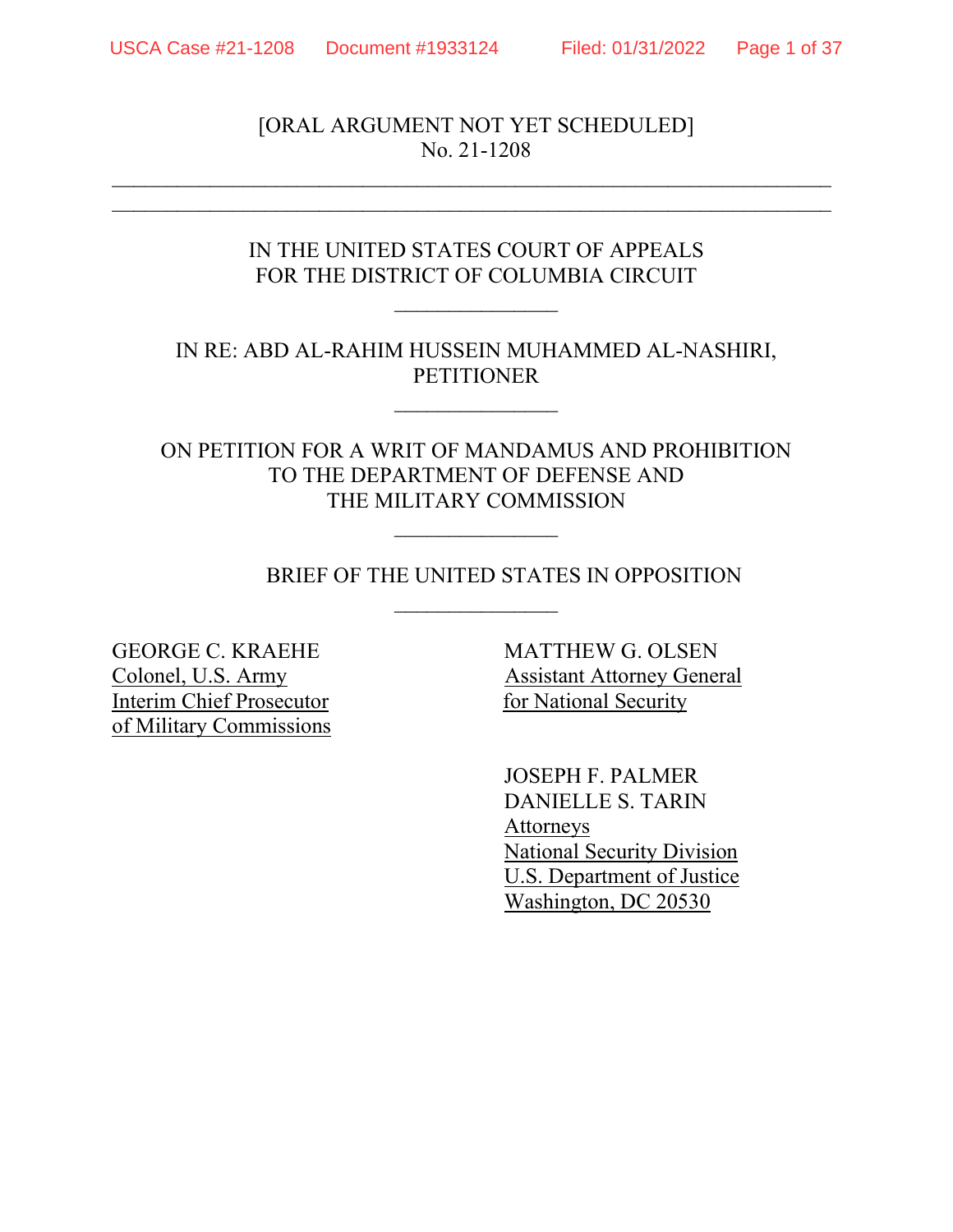# CERTIFICATE OF PARTIES, RULINGS, AND RELATED CASES

## I. PARTIES

In this case, Abd Al-Rahim Hussein Muhammed Al-Nashiri is the petitioner, and the United States is the respondent. In the mandamus proceedings before the U.S. Court of Military Commission Review (USCMCR), Al-Nashiri was the petitioner, and the United States was the respondent. In the military commission case, Al-Nashiri is the accused, and the United States is the prosecution.

#### II. RULINGS

The ruling under review is the decision of the USCMCR, dated September 20, 2021, granting in part and denying in part, without prejudice, Al-Nashiri's petition for a writ of mandamus. Order, *United States v. Al-Nashiri*, No. 21-001 (USCMCR Sept. 20, 2021).

### III. RELATED CASES

This Court has considered six previous mandamus petitions brought by petitioner or his counsel in this case. *See In re Al-Nashiri*, 791 F.3d 71 (D.C. Cir. 2015) (denying Al-Nashiri's mandamus petition seeking disqualification of the military judges on the USCMCR panel hearing an interlocutory appeal in his case on the ground that the judges were placed on the USCMCR in violation of the Appointments Clause); *In re Al-Nashiri*, No. 16-1152, unpublished order (D.C. Cir. May 27, 2016) (per curiam) (denying Al-Nashiri's mandamus petition seeking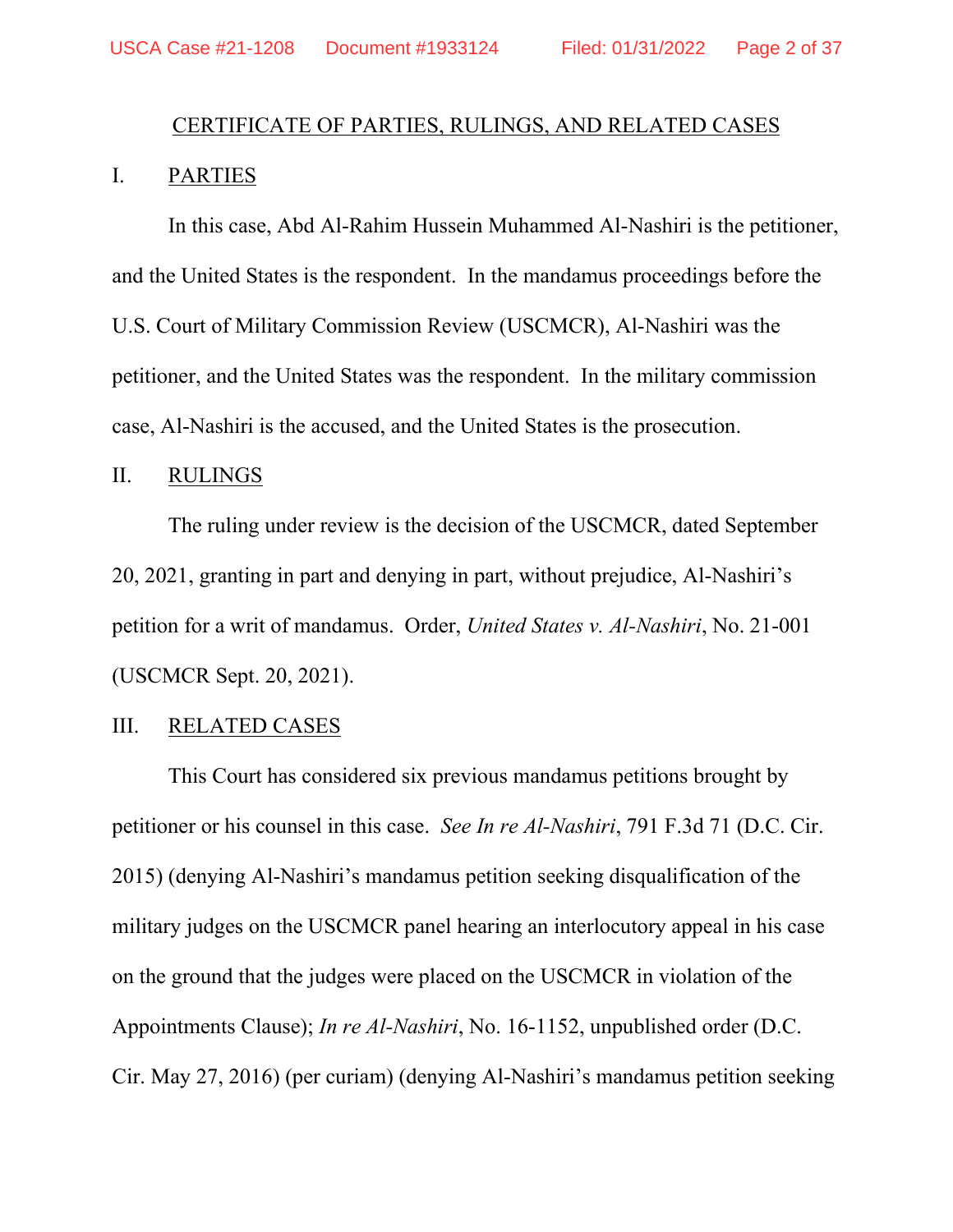disqualification of the military judges on the USCMCR panel on the ground that a federal statute, and the Commander-in-Chief Clause of the Constitution, barred them from being appointed as USCMCR judges); *In re Al-Nashiri*, 835 F.3d 110 (D.C. Cir. 2016) (denying Al-Nashiri's mandamus petition, and affirming the denial of his motion to preliminarily enjoin his military commission trial, on the ground that the military commission lacked jurisdiction over his offense conduct); *Spears v. United States*, No. 18-1087, unpublished order (D.C. Cir. May 21, 2018) (per curiam) (dismissing as moot a petition filed by petitioner's counsel seeking intervention in the USCMCR); *In re Al-Nashiri*, 921 F.3d 224 (D.C. Cir. 2019) (granting Al-Nashiri's mandamus petition seeking vacatur of orders from a military judge who formerly presided over the military commission on the ground that the military judge's application for post-retirement employment created a disqualifying conflict of interest); *id.* (dismissing as moot a mandamus petition brought by Al-Nashiri's defense counsel challenging the military commission's order, later vacated by this Court, directing them to continue their representation of Al-Nashiri after their supervisor allowed them to withdraw from the case).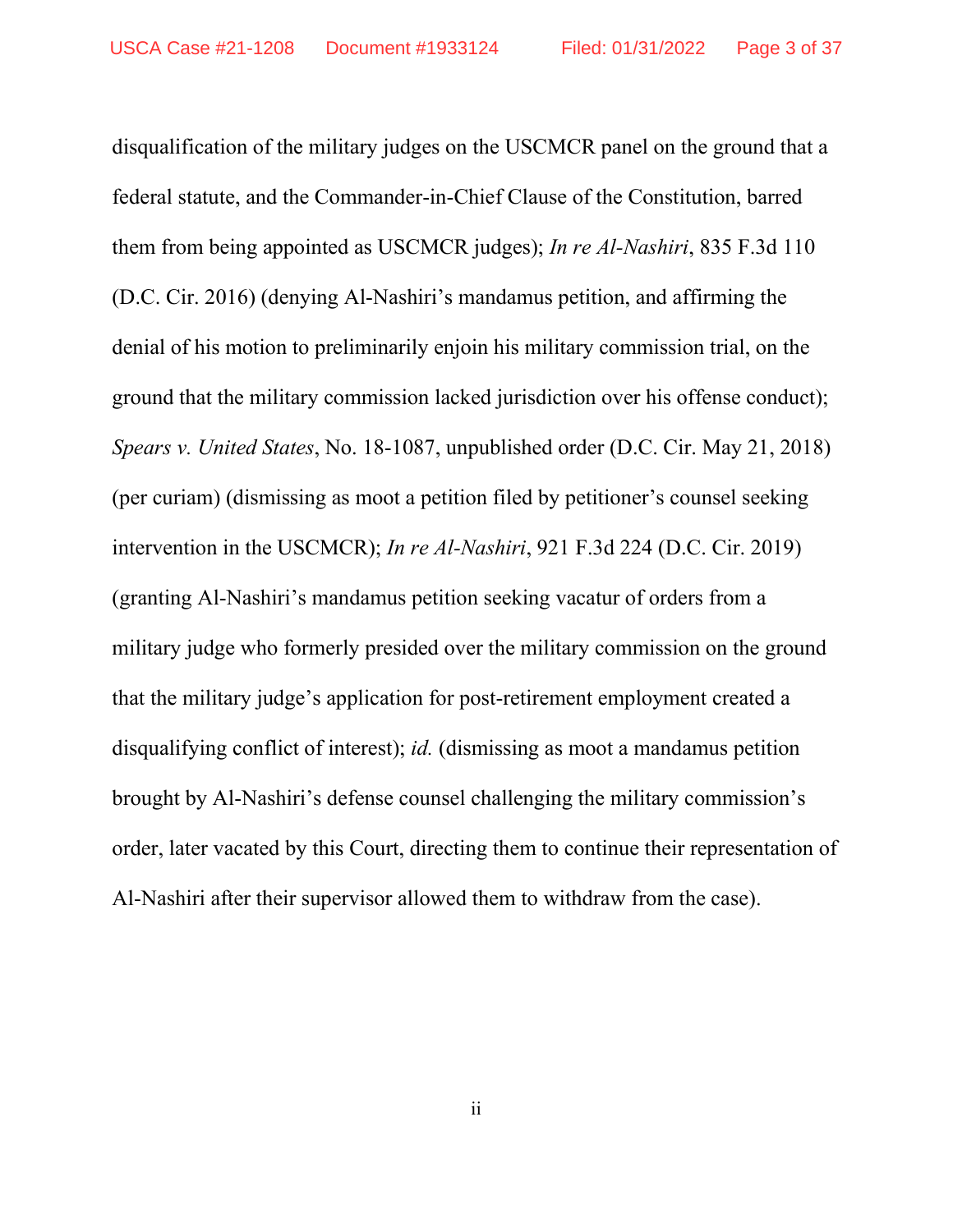# **Table of Contents**

| Page                                                                              |
|-----------------------------------------------------------------------------------|
|                                                                                   |
| I.                                                                                |
| II.                                                                               |
| III.                                                                              |
|                                                                                   |
|                                                                                   |
|                                                                                   |
|                                                                                   |
|                                                                                   |
|                                                                                   |
| I.                                                                                |
| II.                                                                               |
|                                                                                   |
| Petitioner's Request for Injunctive Relief Is Not Ripe14<br>$\mathbf{I}$ .        |
|                                                                                   |
| B. Petitioner's Claims Are Unripe and Do Not Warrant Immediate                    |
| Petitioner's Request for Vacatur of Unspecified Prior Orders Is Not Ripe20<br>II. |
| Petitioner Cannot Satisfy the Standards for Mandamus Relief22<br>III.             |
|                                                                                   |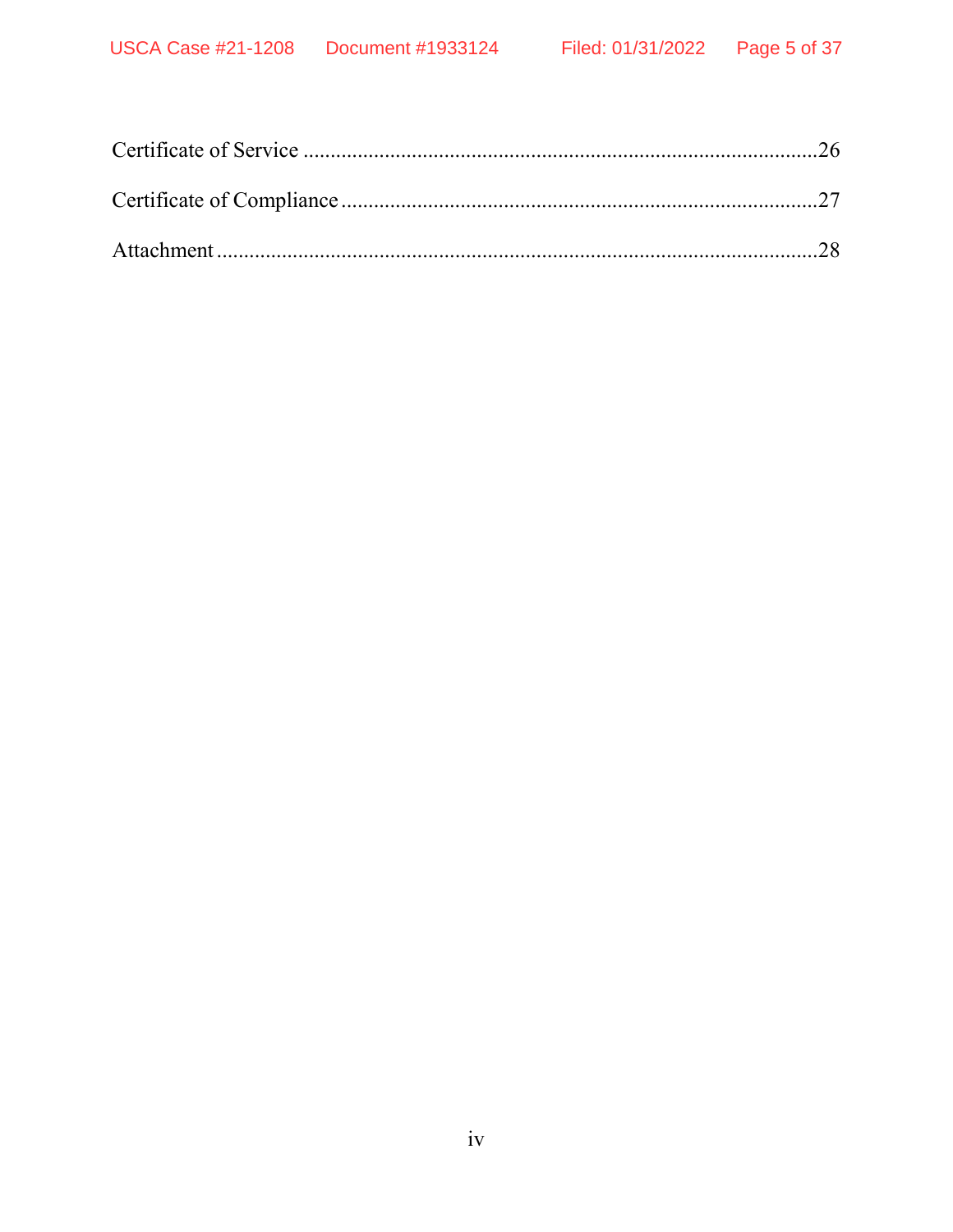# **Table of Authorities\***

| Page                                                                    |
|-------------------------------------------------------------------------|
| Cases                                                                   |
|                                                                         |
|                                                                         |
|                                                                         |
|                                                                         |
| Arizona Public Service Co. v. EPA, 211 F.3d 1280 (D.C. Cir. 2000)16     |
|                                                                         |
| Cause of Action Inst. v. U.S. Dep't of Justice,                         |
| Cheney v. U.S. Dist. Court for Dist. of Columbia, 542 U.S. 367 (2004)23 |
|                                                                         |
| Rio Grande Pipeline Co. v. FERC, 178 F.3d 533 (D.C. Cir. 1999)15        |
|                                                                         |
| Thomas v. Union Carbide Agric. Prods. Co., 473 U.S. 568 (1985)15        |
|                                                                         |
|                                                                         |
|                                                                         |

<sup>\*</sup> Authorities upon which we chiefly rely are marked with asterisks.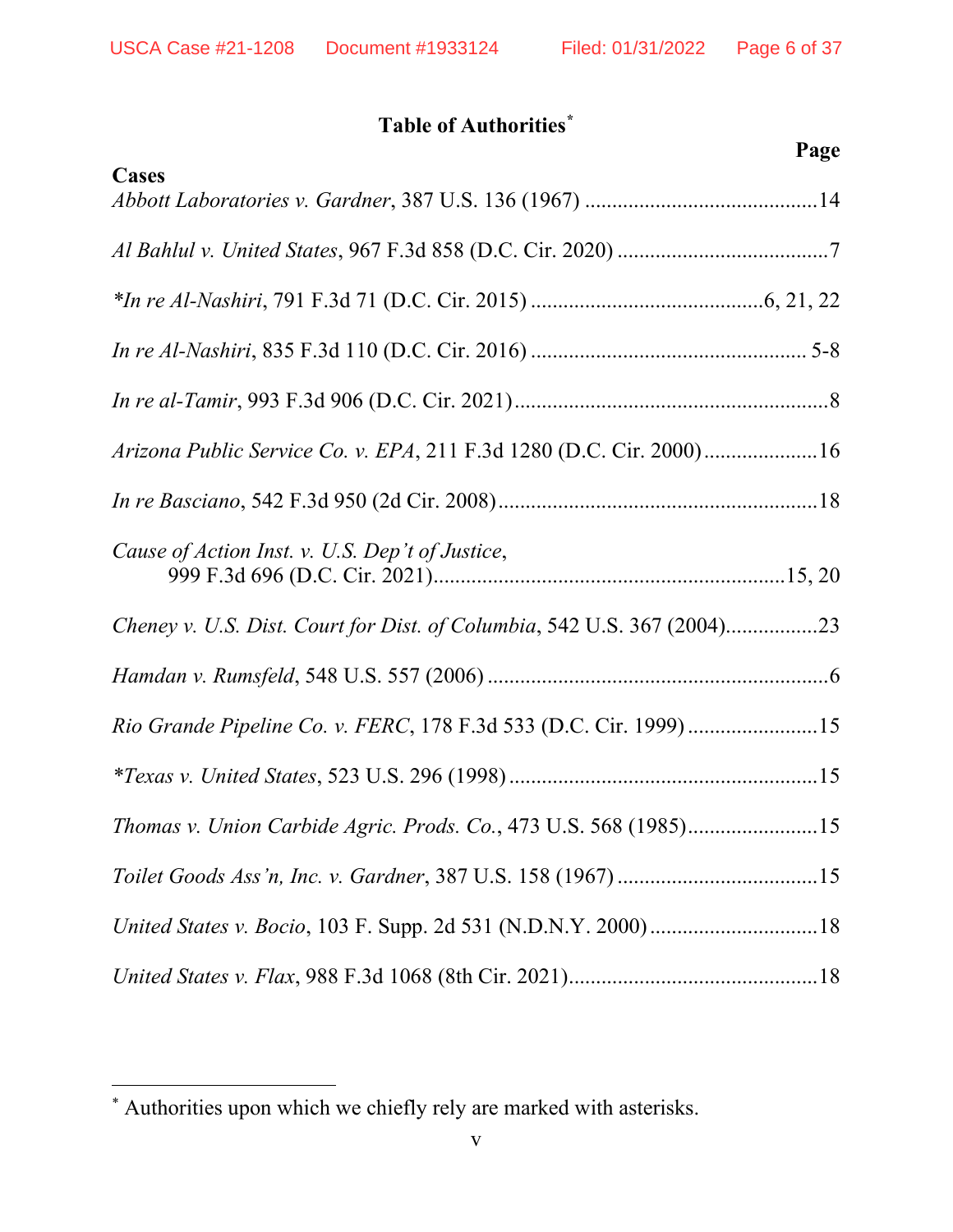# **Statutes**

| Military Commissions Act of 2009 |
|----------------------------------|
|                                  |
|                                  |
|                                  |
|                                  |
|                                  |
|                                  |
|                                  |
|                                  |
|                                  |
|                                  |
|                                  |
|                                  |
|                                  |
| <b>Other Authorities</b>         |
|                                  |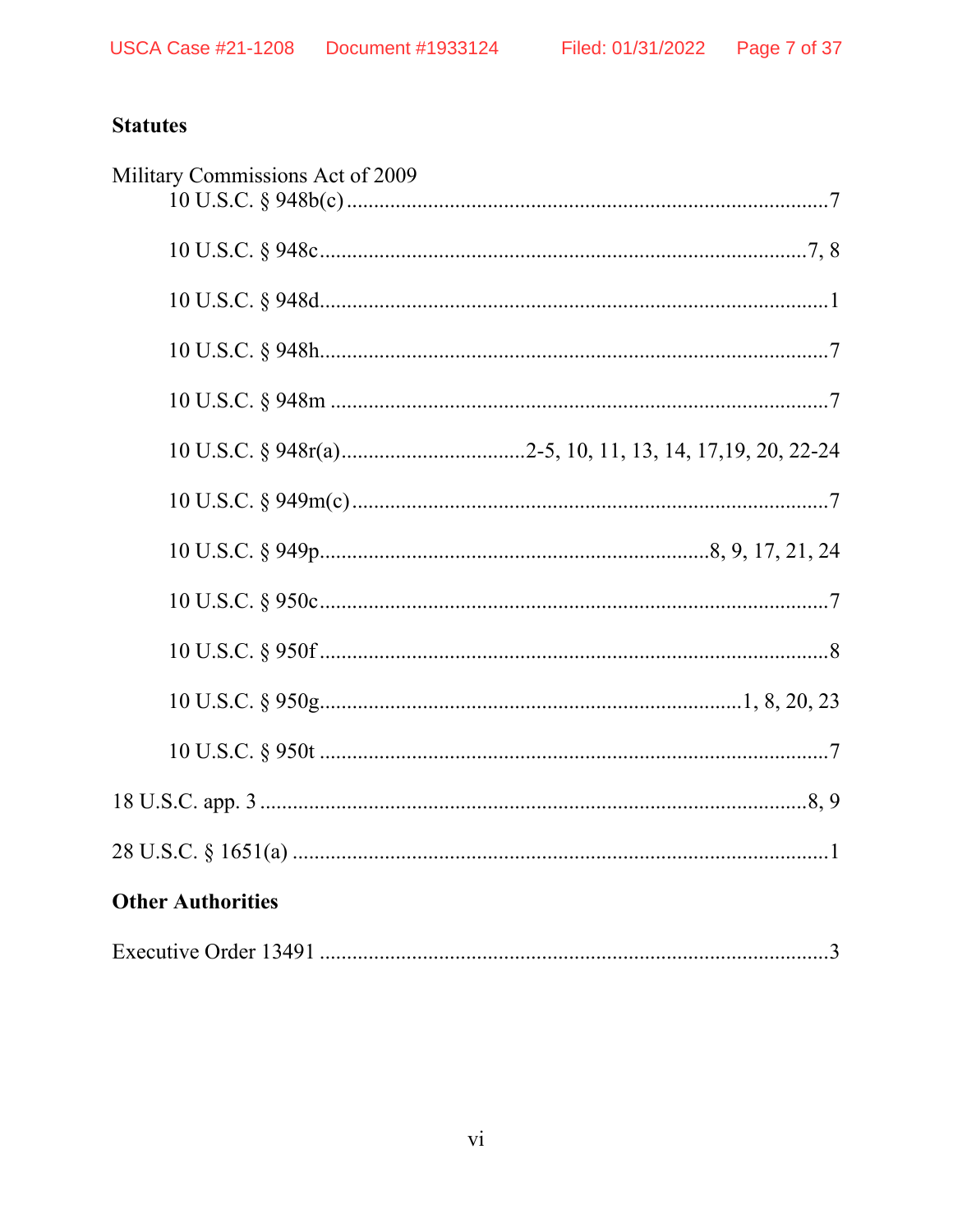# **Glossary of Abbreviations**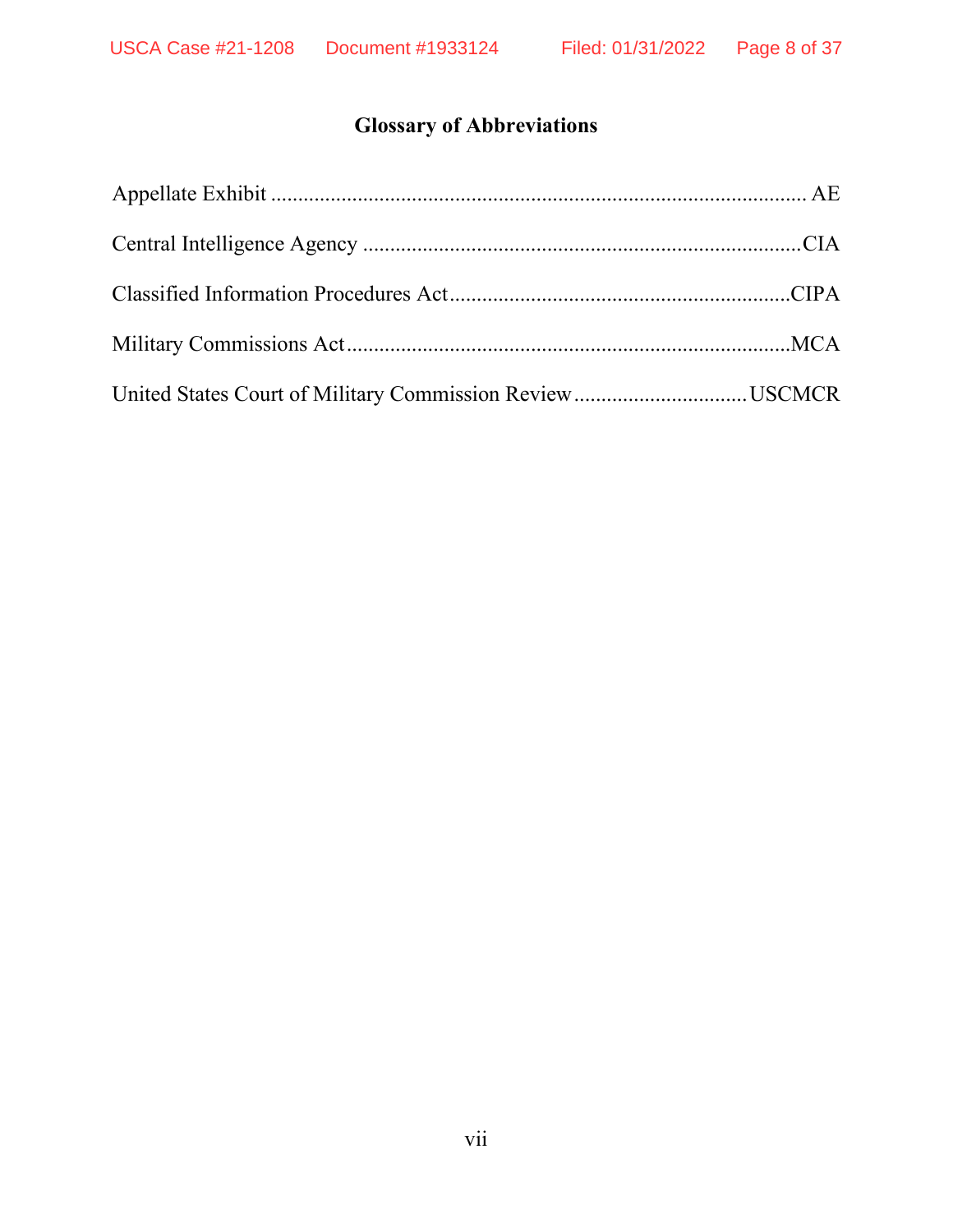#### STATEMENT OF JURISDICTION

The jurisdiction of the military commission rests on 10 U.S.C. § 948d. The U.S. Court of Military Commission Review had jurisdiction over the mandamus petition under 10 U.S.C. § 950f and the All Writs Act, 28 U.S.C. § 1651(a). Al-Nashiri invokes this Court's jurisdiction under 10 U.S.C. § 950g and the All Writs Act. *See* Pet. 6.

#### ISSUE PRESENTED

Whether petitioner's challenge to the admission of evidence allegedly in violation of 10 U.S.C. § 948r(a) is ripe for review.

#### INTRODUCTION AND SUMMARY OF ARGUMENT

Petitioner is an alien detained by the Department of Defense at Guantánamo Bay, Cuba. The government charged petitioner with capital offenses under the Military Commissions Act (10 U.S.C. § 948a) for his alleged role in the bombings of the *U.S.S. Cole* and the M/V *Limburg*, and the attempted bombing of the *U.S.S. The Sullivans*.

In the military commission proceedings, the government has acknowledged that Central Intelligence Agency (CIA) personnel subjected petitioner to enhanced interrogation techniques before he was delivered to Department of Defense custody. The government has also acknowledged that the statements made during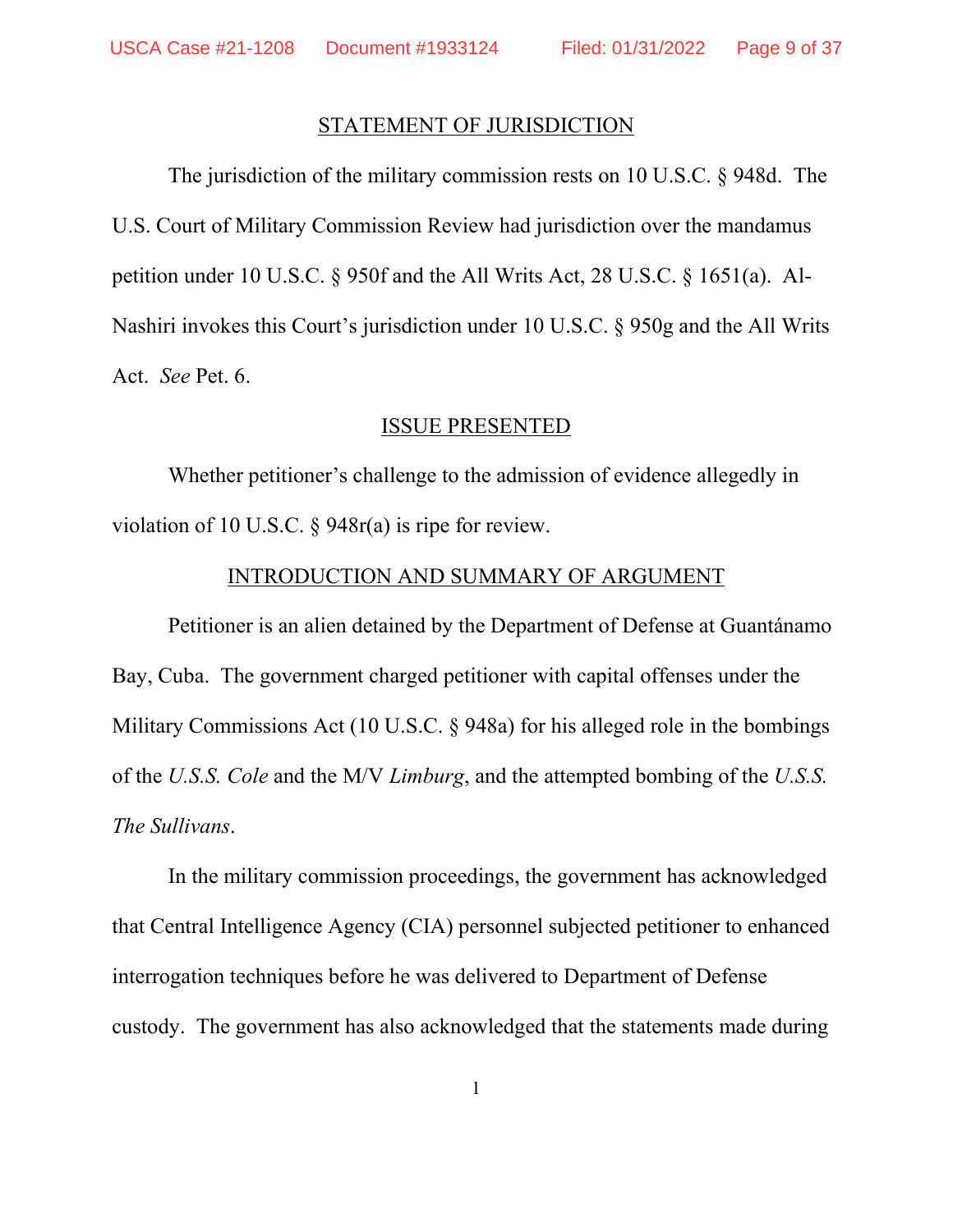the CIA's former Rendition, Detention, and Interrogation Program were, by their nature, coerced and involuntary. Further, the government does not dispute that, for purposes of this case, the military commission should assume that statements petitioner made while he was in CIA custody should be treated as "statement[s] obtained by the use of torture or by cruel, inhuman, or degrading treatment" under 10 U.S.C. § 948r(a), which provides that such statements are not "admissible in a military commission." Accordingly, the government has represented that it would not seek to use any statements petitioner made while in CIA custody at trial or during sentencing.

In 2021, the government submitted two such statements to the military commission as part of a pretrial filing addressing the government's searches for potentially exculpatory evidence. Petitioner objected on the ground that submitting the statements violated 10 U.S.C. § 948r(a). The military commission ruled that, although Section 948r(a) bars admission of such statements at trial or sentencing, it does not prohibit the commission from considering them for limited purposes in resolving discovery issues at the pretrial stage.

After petitioner filed a mandamus petition in the U.S. Court of Military Commission Review (USCMCR), the military commission granted the government's motion to withdraw the statements. The USCMCR then vacated the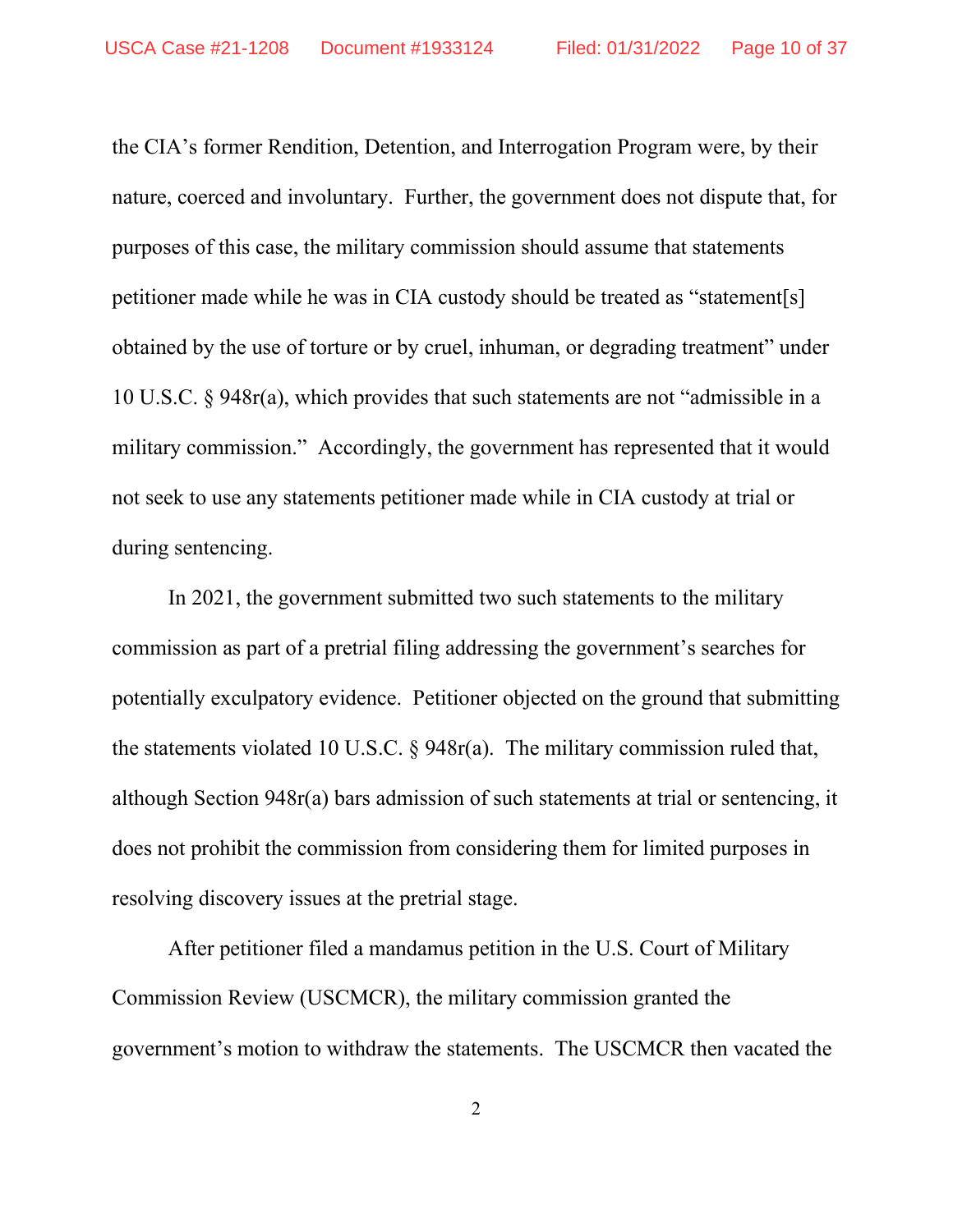military commission order in which the commission had concluded that the statements could be considered.

Petitioner now seeks a writ of mandamus from this Court (1) enjoining the government from offering evidence in violation of Section 948r(a) in any military commission proceeding; (2) enjoining the military commission judge from considering such evidence; and (3) vacating any orders predicated on such evidence. The petition should be dismissed because it no longer presents a live case or controversy appropriate for adjudication under Article III.

The government recognizes that torture is abhorrent and unlawful, and unequivocally adheres to humane treatment standards for all detainees. *See*  Executive Order 13491. In the absence of direct authority interpreting Section 948r(a), the government took the position below that Section 948r(a)'s prohibition on admission of statements obtained through torture or cruel, inhuman, or degrading treatment applies only to the trial and sentencing phases of a military commission and not to pretrial proceedings. Since that filing, the government has reconsidered its interpretation of Section 948r(a) and, as a result of that review, has concluded that Section 948r(a) applies to all stages of a military commission case, including pretrial proceedings. In accordance with that conclusion, the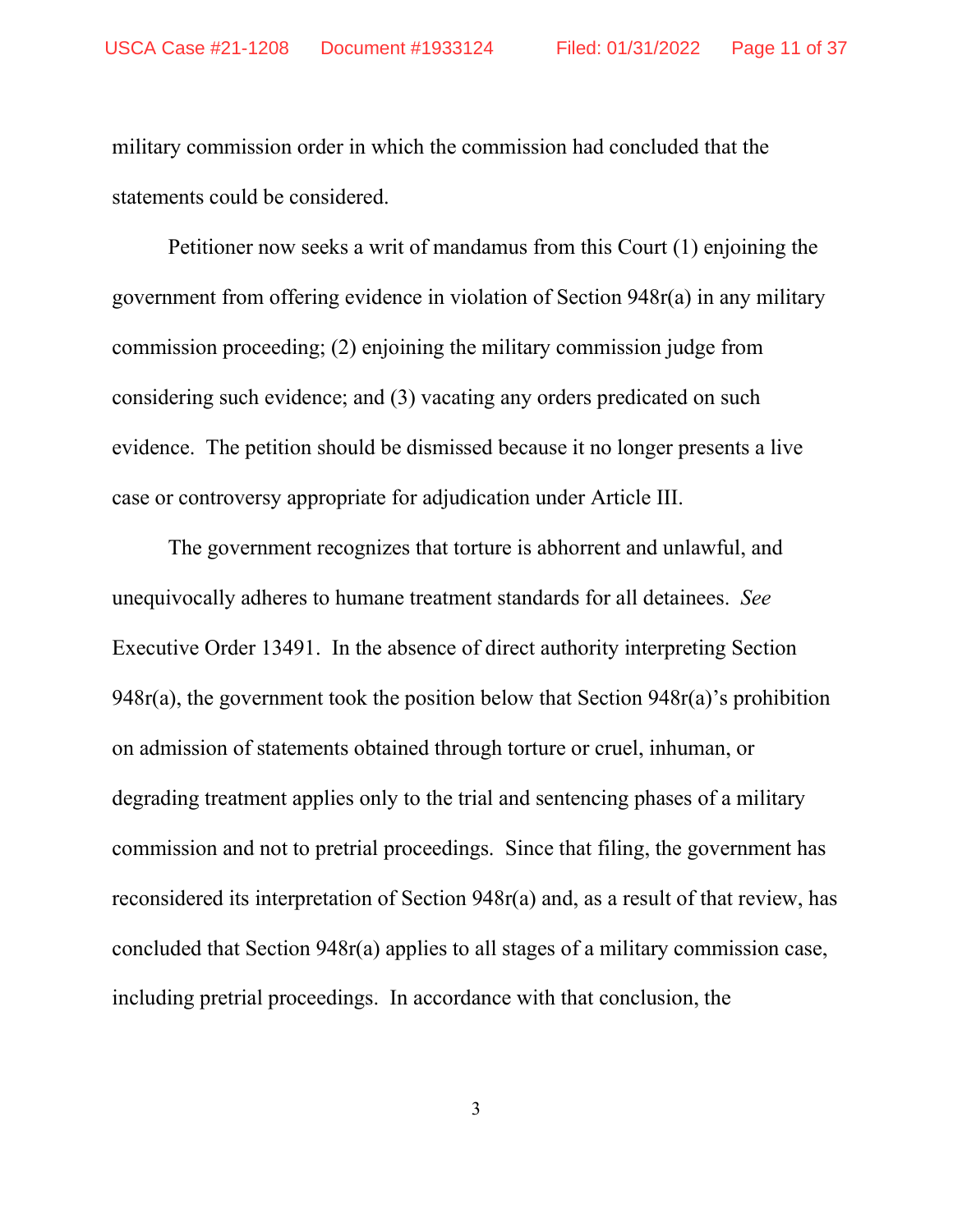government will not seek admission, at any stage of the proceedings, of any of petitioner's statements while he was in CIA custody.

Since the government now agrees that Section 948r(a) applies to all stages of military commission proceedings, petitioner's speculation that the government might offer, and the military commission might admit, evidence in violation of Section 948r(a) is unfounded. Petitioner's request for a broad injunction, which he did not seek below, against hypothetical future events in his military commission proceedings amounts to an unripe request for an advisory opinion and should therefore be denied.

Petitioner's request for vacatur of any past orders predicated on evidence admitted in violation of Section 948r(a) is likewise non-justiciable at this time. Petitioner has not identified any such orders, so this request for relief is again based on pure speculation. But in any event, the prosecution has conducted a search of this case's voluminous record, including the prosecution's *ex parte* submissions. As explained below and in the declaration attached to this response, the prosecution has found no such submissions or orders, with one exception that the government will move promptly to correct.

Finally, even if the petition presented a live case or controversy that was ripe for review, the Court should deny it because petitioner cannot satisfy the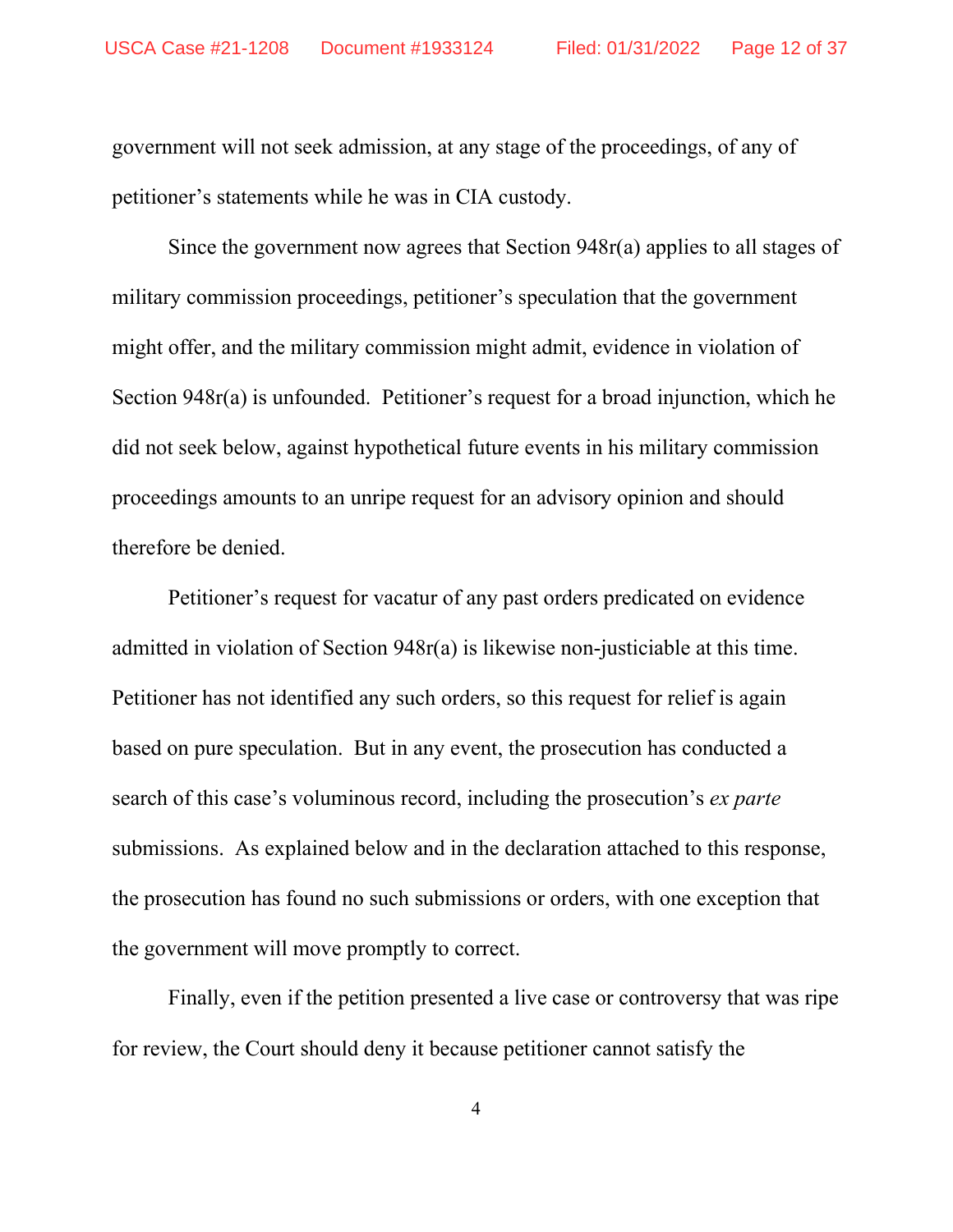mandamus standard. Petitioner fails to show why a claim that the military commission admitted evidence in violation of Section 948r(a) cannot be addressed on direct appeal following a final judgment. And petitioner cannot show why discretionary relief would be appropriate now, in the absence of any specific adverse order or particular concrete context. There is no reason to believe that any additional prior orders predicated on statements inadmissible under Section 948r(a) exist, or that the government will seek to admit any such statements in the future. If a dispute arises regarding any particular past orders or any future attempt to admit such statements, the issue should be adjudicated in the first instance, in its specific concrete context, in the military courts below. Petitioner could then seek review of any adverse ruling on direct appeal or, if appropriate, by mandamus.

#### BACKGROUND

Petitioner Abd Al-Rahim Hussein Muhammed Al-Nashiri "is the alleged mastermind of the bombings of the *U.S.S. Cole* and the French supertanker the M/V *Limburg*, as well as the attempted bombing of the *U.S.S. The Sullivans*." *In re Al-Nashiri,* 835 F.3d 110, 113 (D.C. Cir. 2016) (*Al-Nashiri II*). Petitioner was captured in late 2002 and has been detained since that time, first in the custody of the CIA (from 2002 to 2006) and then in the custody of the Department of Defense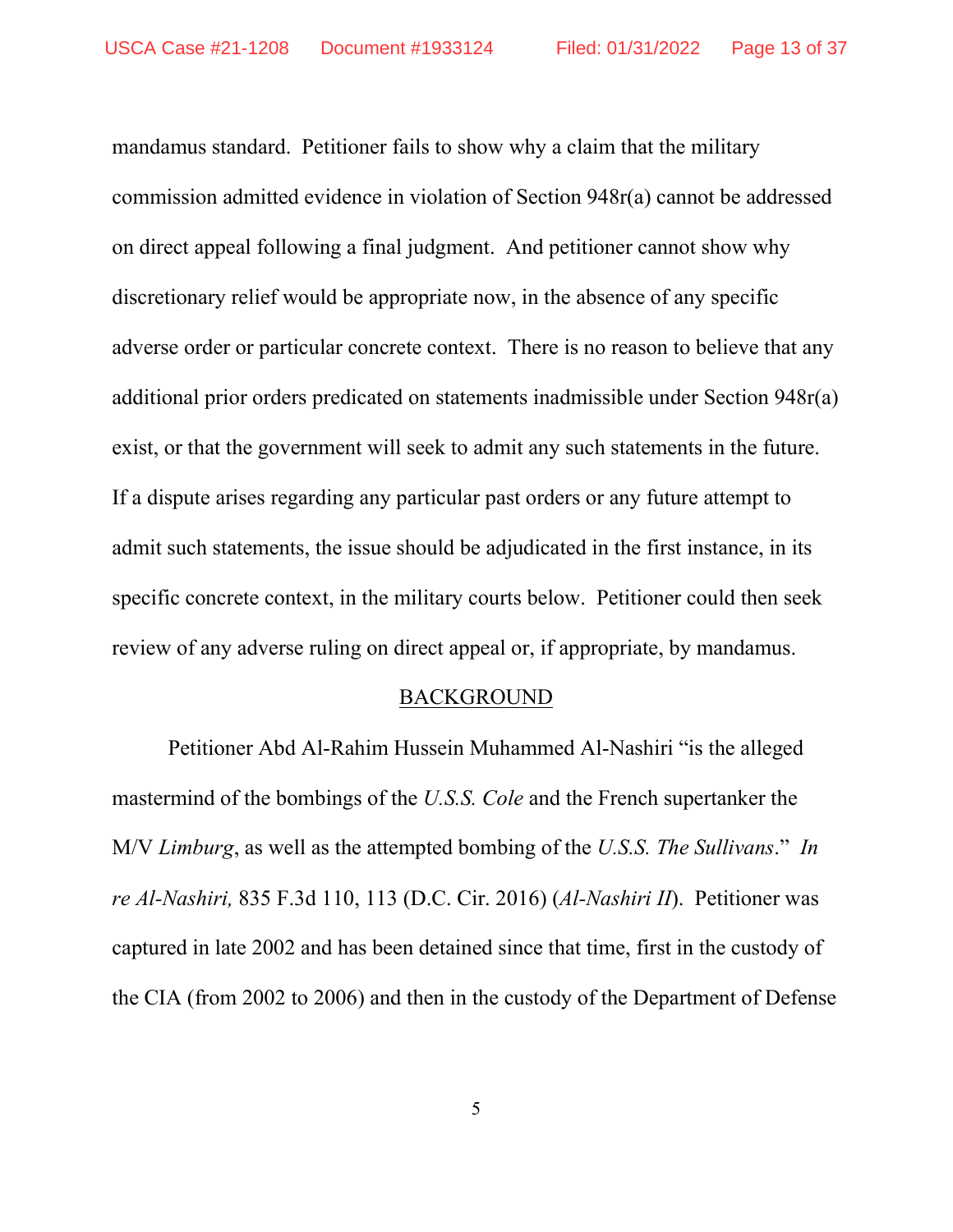(from 2006 to present). *See* Resp. at 3, AE 120A (Oct. 9, 2012).<sup>1</sup> In 2011, petitioner was charged with multiple violations of the law of war under the Military Commissions Act of 2009 (MCA), 10 U.S.C. §§ 948a-950t. *See Al-Nashiri II*, 835 F.3d at 114. Conviction of the charges as sworn and subsequently referred in petitioner's case may result in a punishment of up to life imprisonment or the death penalty. *See id*.

## I. The Military Commissions System

The current military commissions system is "the product of an extended dialogue" among the political Branches and the Supreme Court. *In re Al-Nashiri*, 791 F.3d 71, 73 (D.C. Cir. 2015) (*Al-Nashiri I*). After the Supreme Court in *Hamdan v. Rumsfeld*, 548 U.S. 557 (2006), determined that an earlier military commission process exceeded then-existing statutory authority, *id.* at 590-95, 620- 35, Congress and the President enacted the MCA. The MCA established an "integrated scheme dictating how enemy belligerents are to be tried" by military

<sup>&</sup>lt;sup>1</sup> Unless indicated otherwise, all references to an appellate exhibit (AE) are references to docket entries in Al-Nashiri's military commission case. Unclassified filings in the military commission case can be accessed by visiting the Office of Military Commissions website, https://www.mc.mil/CASES.aspx, and clicking on the link for "USS Cole: Abd al-Rahim Hussein Muhammed Abdu Al-Nashiri (2)." To view the docket for the USCMCR mandamus case, open https://www.mc.mil/Cases.aspx?caseType=cmcr in a web browser and click the link for case number 21-001.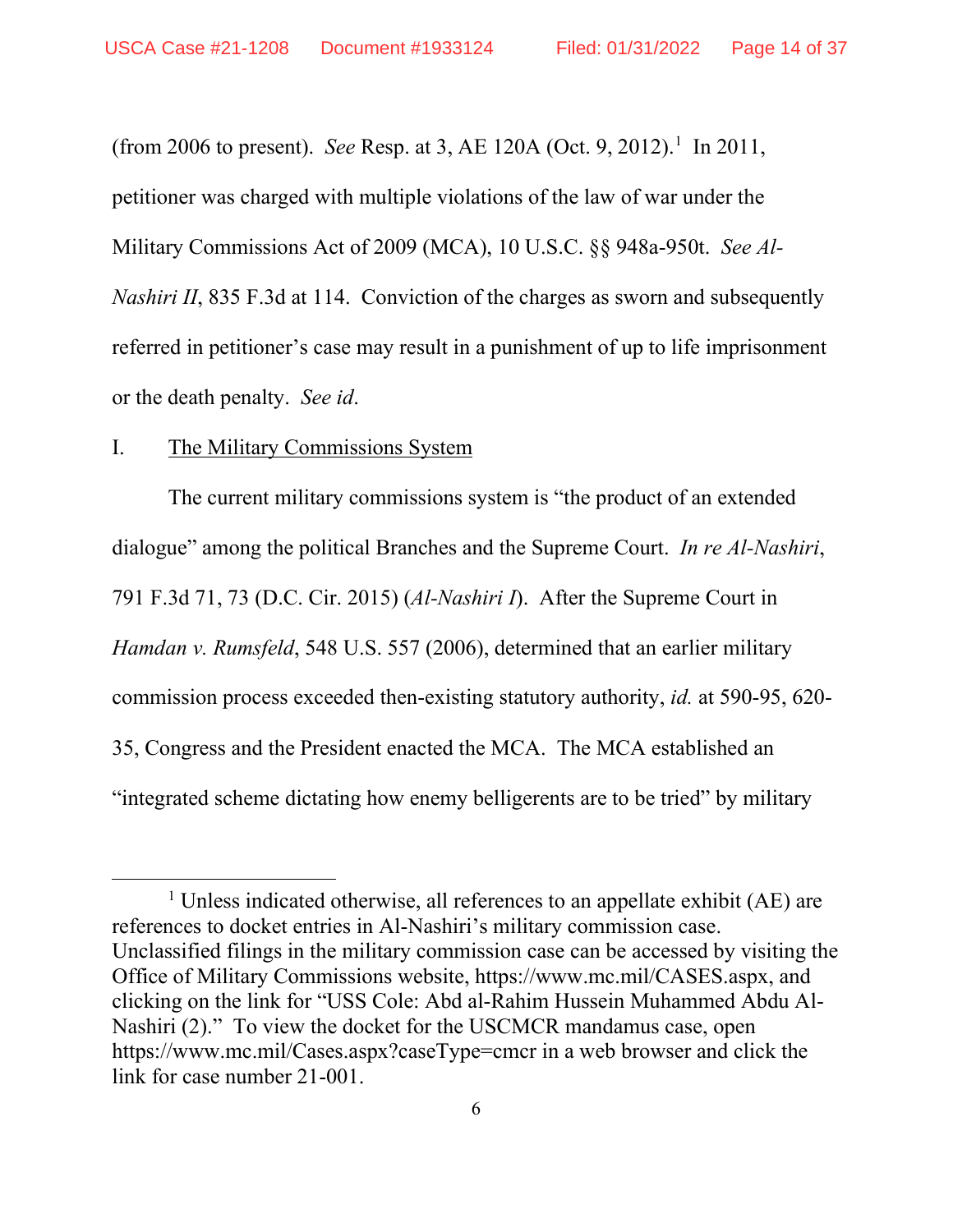commission and how they can obtain appellate review. *Al-Nashiri II*, 835 F.3d at 122-24 (internal quotation marks omitted). The procedures for military commissions are "based upon the procedures for trial by general courts-martial under [the Uniform Code of Military Justice]," with some exceptions and modifications. 10 U.S.C. § 948b(c).

Under the MCA, a convening authority, who is either the Secretary of Defense or an officer or official designated by the Secretary, may convene a military commission. 10 U.S.C. § 948h; *see also Al Bahlul v. United States*, 967 F.3d 858, 863-64 (D.C. Cir. 2020). A military commission may try an "alien unprivileged enemy belligerent" for certain enumerated law-of-war violations and other offenses triable by military commission. 10 U.S.C. §§ 948c, 950t. At trial, a military judge presides over the case, along with a "jury" that, in capital cases, consists of at least twelve military officers known as "members." 10 U.S.C. §§ 948m, 949m(c).

The military commissions system includes multiple layers of appellate review. *See Al-Nashiri II*, 835 F.3d at 122 ("These review structures closely (and intentionally) mirror[] the current structure for . . . review of courts-martial.") (alterations in original) (internal quotation marks omitted). Ordinarily, a defendant may have a final guilty finding reviewed by the U.S. Court of Military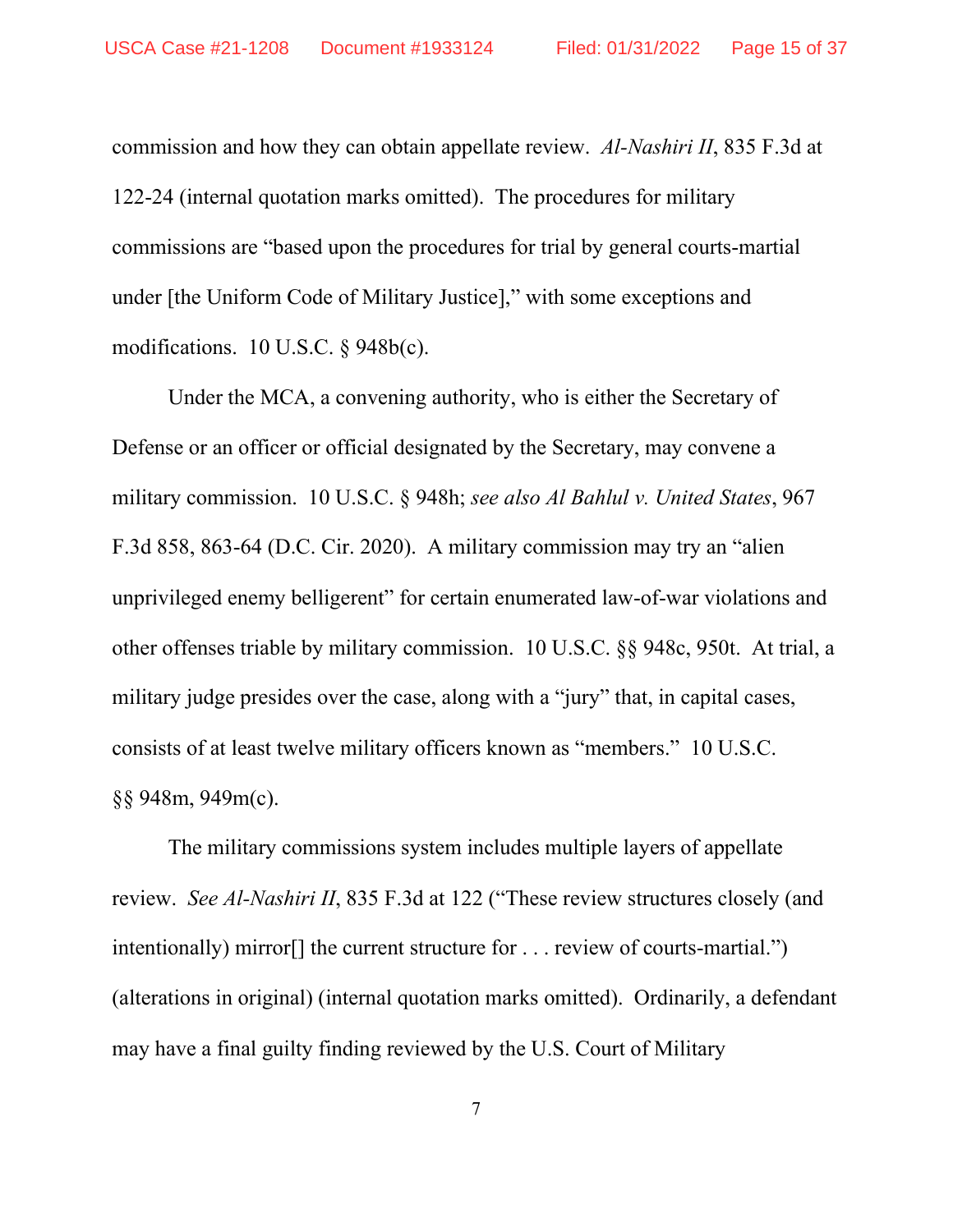Commission Review. *See id.* (citing 10 U.S.C. §§ 950f, 950c). A defendant may also obtain review in this Court after all proceedings in the military courts have concluded. *See* 10 U.S.C. § 950g(a)–(b). Where appropriate, a defendant may also seek a writ of mandamus before a final judgment. *In re al-Tamir*, 993 F.3d 906, 909 (D.C. Cir. 2021).

The MCA includes classified information procedures that are modeled on the Classified Information Procedures Act (CIPA), 18 U.S.C. app. 3. *See* 10 U.S.C. § 949p. Like CIPA, the MCA authorizes the judge, "in assessing the accused's discovery of or access to classified information," to authorize the government "to delete or withhold specified items of classified information"; "to substitute a summary for classified information"; and "to substitute a statement admitting relevant facts that the classified information or material would tend to prove." *Id.* § 949p-4(b)(1); *see id.* § 949p-6(c); *cf.* 18 U.S.C. app. 3 § 4. Also like CIPA, the MCA provides that the government may show that the use of such alternatives is warranted in an *in camera*, *ex parte* submission to the judge. 10 U.S.C. § 949p-4(b)(2); *cf.* 18 U.S.C. app. 3 § 4.

Under the MCA, the judge must permit the government to use the alternative if the judge "finds that the summary, statement, or other relief would provide the accused with substantially the same ability to make a defense as would discovery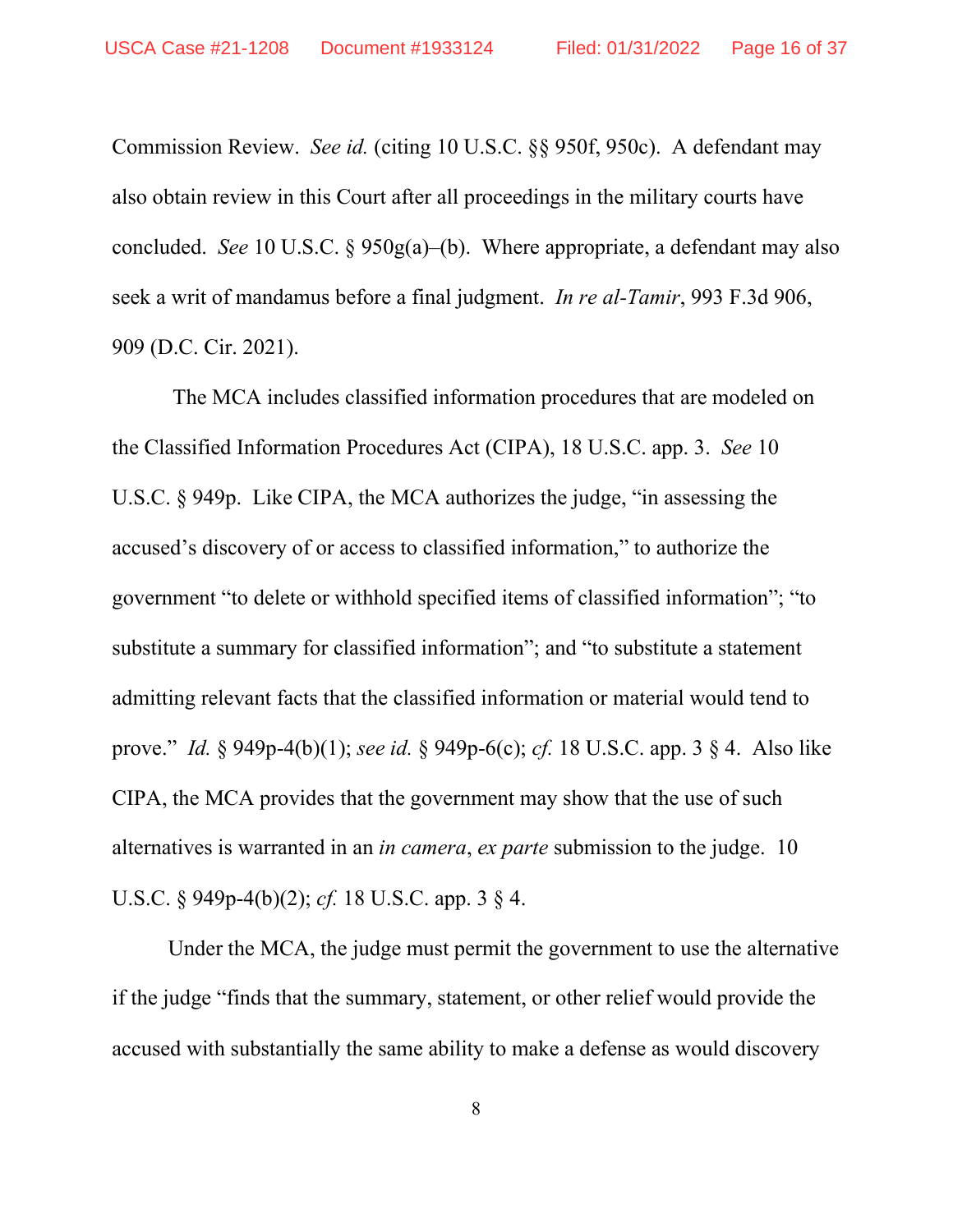of or access to the specific classified information." 10 U.S.C. § 949p-4(b)(3); *cf.* 18 U.S.C. app. 3 § 4. If the judge grants the government's request, the entire presentation "shall be sealed and preserved in the records of the military commission to be made available to the appellate court in the event of an appeal." 10 U.S.C. § 949p-4(b)(2); *see id.* § 949p-6(e); *cf.* 18 U.S.C. app. 3 § 4.

In this case, petitioner has sought, and the commission has ordered, discovery of petitioner's statements while in CIA custody. *See* Order at 10, AE 120AA (June 24, 2014). For national security reasons, portions of those statements must be disclosed to petitioner's counsel in substitute form. Pursuant to the MCA's classified information procedures, the government has submitted such statements to the commission for its approval of the substitutions. *See, e.g.*, Ruling, AE 406U (Oct. 27, 2021).

## II. Proceedings Below

As part of the lengthy discovery process in this case, the military commission in February 2021 directed the government to provide a status report describing its compliance with an earlier discovery order requiring the government to search for and to produce certain potentially exculpatory material related to a Kuwaiti terrorist financier named Mohsen Al-Fadhli. Ruling, AE 353U (Feb. 19, 2021); USCMCR Op. 2. Petitioner had previously alleged that U.S. intelligence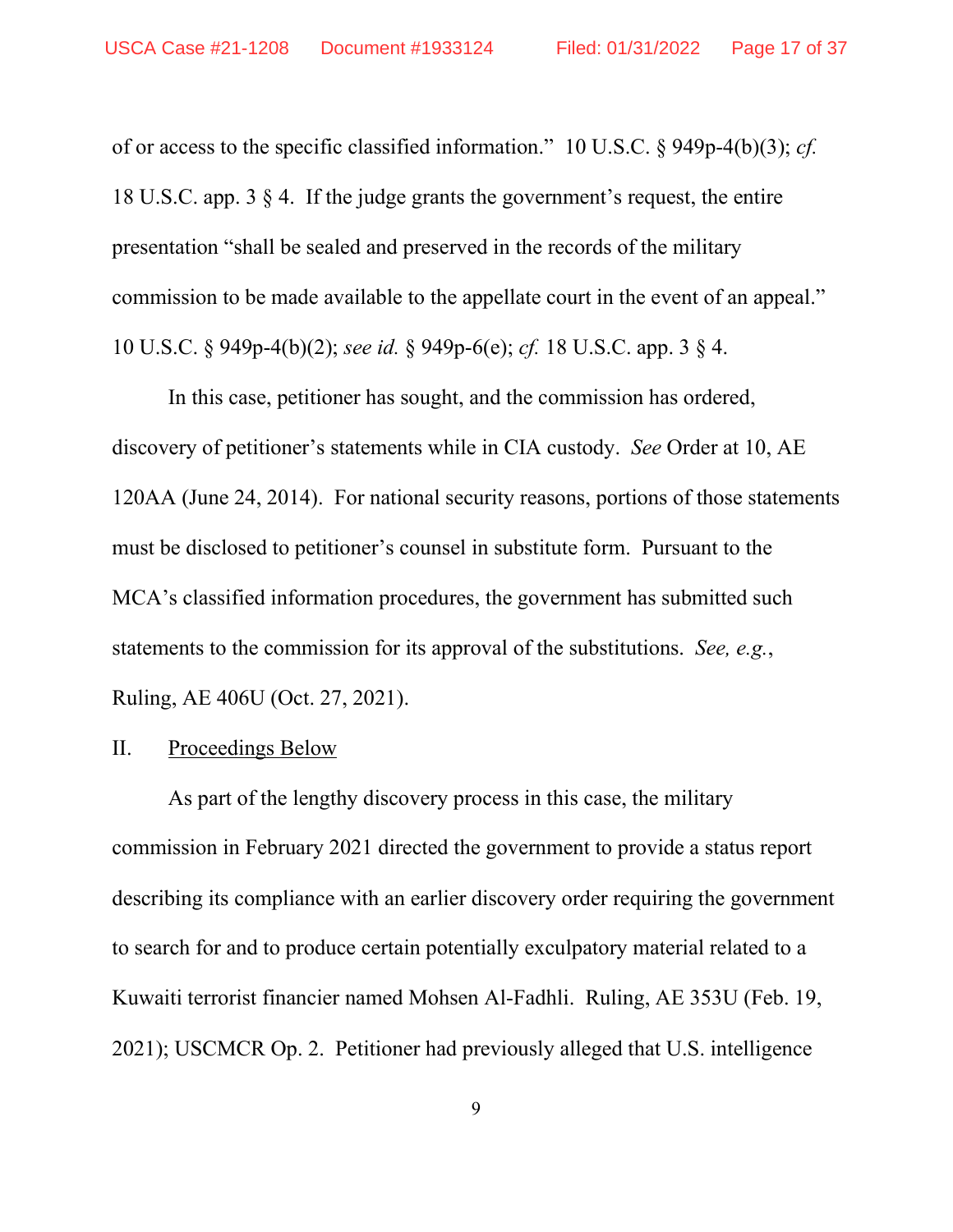agencies suspected Al-Fadhli of involvement in the *U.S.S. Cole* and M/V *Limburg*  attacks and that the government had withheld intelligence reporting to that effect from the defense. Ruling at 1, AE 353U (Feb. 19, 2021). The government's response explained that there were no additional reports of the kind sought by petitioner because government analysts in 2003 had rejected the theory that Al-Fadhli financed the attacks. Resp. at 2-3, AE 353Y (Apr. 14, 2021).

The government's filing included a classified addendum, which was filed *in camera* but not *ex parte*. USCMCR Op. 2. The addendum included two statements petitioner made while he was in CIA custody. *Id.* The government explained that the statements were not offered for their truth, but to help provide the commission and the defense with additional context regarding how the government's own beliefs and internal reporting concerning Al-Fadhli's involvement had developed over time. *See* Resp. at 14, AE 353Y (Apr. 14, 2021); USCMCR Op. 1-2.

Petitioner moved to strike the statements, arguing that 10 U.S.C. § 948r(a) barred the military commission from considering such statements for any purpose at any stage of the proceedings.  $2$  USCMCR Op. 2. In response, the government

<sup>&</sup>lt;sup>2</sup> Section 948r(a) provides, as relevant here, that "[n]o statement obtained by the use of torture or by cruel, inhuman, or degrading treatment" as defined in the Detainee Treatment Act "shall be admissible in a military commission."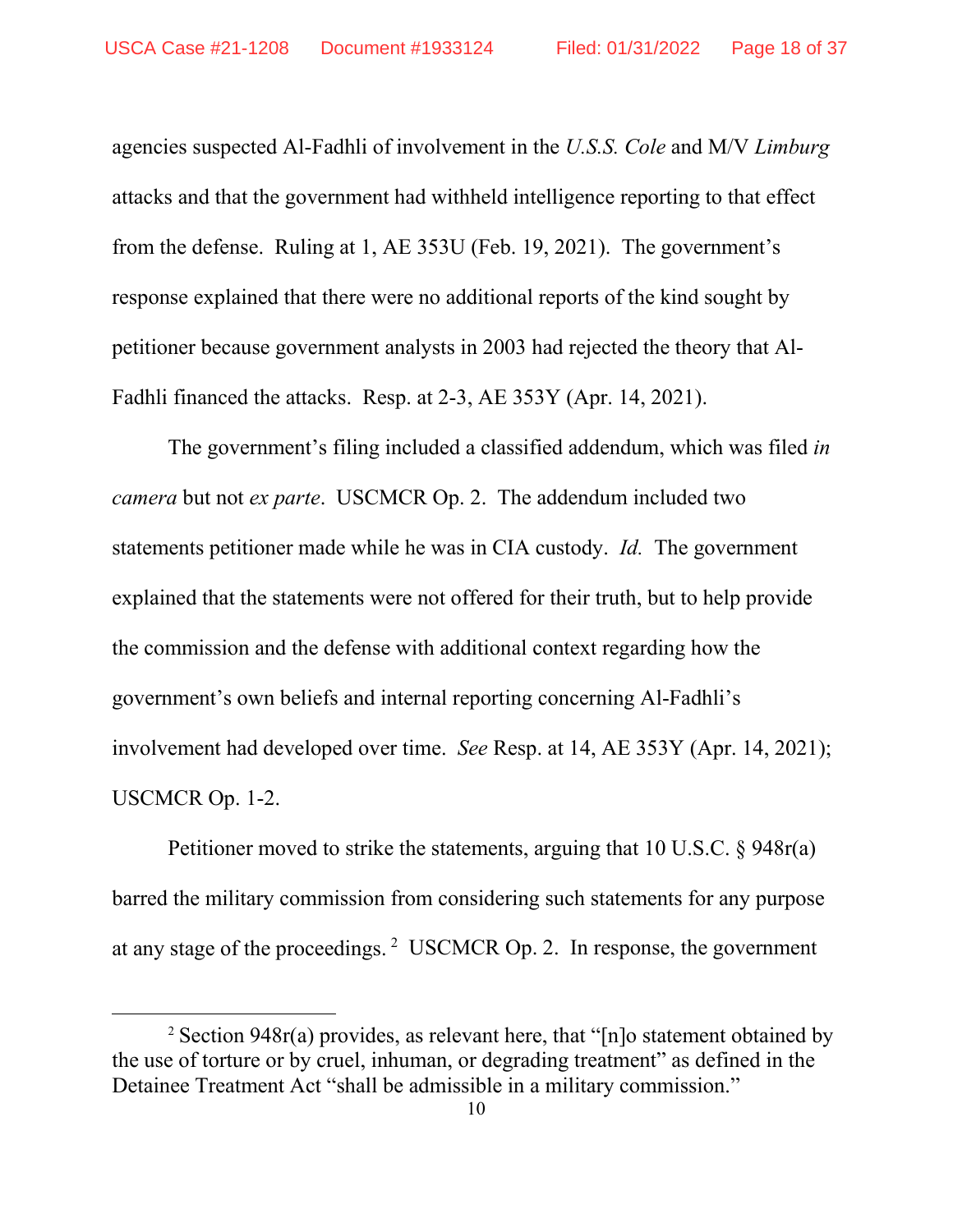contended that, while Section 948r(a) prohibits introducing the statements at trial or sentencing, the military judge could lawfully consider them at the discovery stage in evaluating the government's explanations of why the additional reporting petitioner sought did not exist. Resp. at 15-25, AE 353Y (Apr. 14, 2021). The military commission ruled that the statements could be considered for that limited purpose in pretrial discovery motions practice. Ruling at 3-6, AE 353AA (May 18, 2021). The military commission reasoned that Congress's use of the phrase "admissible in a military commission" indicated an intent that "statements obtained through torture would not be received in evidence at trial [or sentencing], not that such statements couldn't be considered by a military judge in resolving an interlocutory question." *Id.* at 5. The military commission noted that its ruling was limited to considering the statements "for the limited purpose for which they [were] offered." *Id.* at 6. The commission made "no ruling" on whether it would "consider similar statements on other interlocutory issues," and it warned the parties to "proceed with caution" in relying on such statements because they were "necessarily of highly suspect reliability." *Id.*

Petitioner filed a mandamus petition in the USCMCR seeking an order vacating the military commission's ruling and directing the commission to reconsider any other ruling in which the government offered evidence inadmissible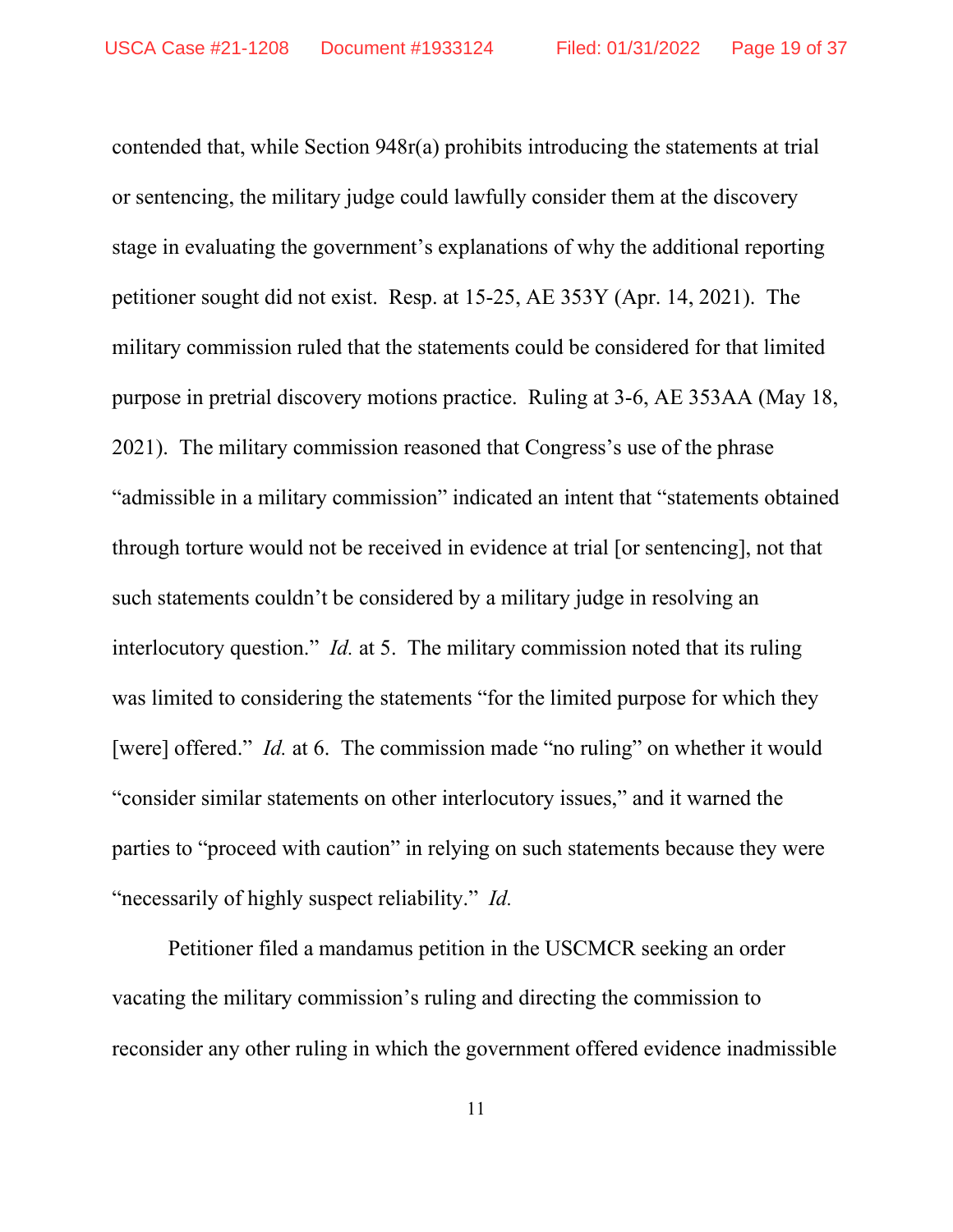under Section 948r(a). USCMCR Op. 1-2. While that petition was pending, the government moved in the military commission to withdraw the statements and asked the commission to reconsider the discovery issue without relying on them. *Id*. at 2-3. Petitioner opposed the motion and asked the military commission to "preserve the adverse ruling" so that petitioner could "continue to pursue an appeal." *Id.* The commission granted the government's motion, ordered the government to file an amended pleading without referring to petitioner's statements, and ruled that the commission would not consider them in adjudicating the pending discovery issues. *Id.* at 3.

The government submitted an amended pleading without the statements. The military commission, without considering petitioner's statements, ruled on the pending discovery issues, finding that the government had "complied with its discovery obligations and disclosed discoverable materials relating to Al-Fadhli to the [d]efense." Ruling at 4, AE 353KK (Jan. 6, 2022).

After the military commission granted the motion to withdraw the statements, the USCMCR issued an opinion granting in part and denying in part the mandamus petition. The USCMCR granted petitioner's request to vacate the military commission order ruling that petitioner's statements could be considered. *Id.* at 5. The USCMCR explained that the military commission's decision to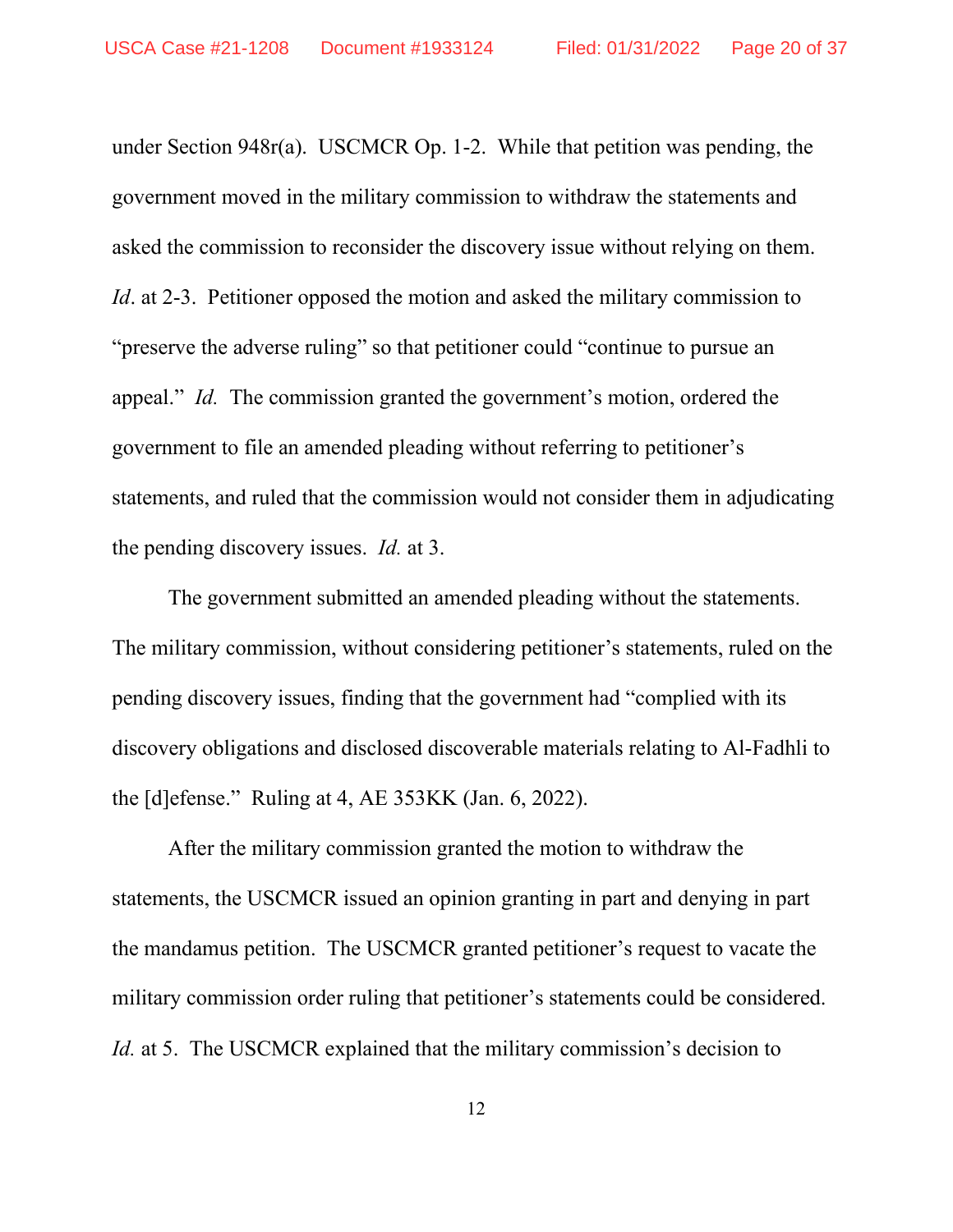reconsider that order rendered petitioner's challenge moot with regard to the underlying discovery issue, but the USCMCR nevertheless vacated the military commission's decision in order to further "clarify" what evidence was properly "being considered at petitioner's military commission." *Id.* at 4-5.

The USCMCR denied without prejudice petitioner's request for an order directing the commission to reconsider any previous rulings in which the government had offered evidence violating Section 948r(a). The USCMCR explained that the request was not ripe for review because petitioner had not identified any such orders and had not sought discovery concerning whether any *ex parte* order relying on such evidence existed. *Id.* at 3-5. The USCMCR ordered further that "petitioner may refile a petition with this court if the military judge relies upon evidence that is inadmissible under 10 U.S.C. § 948r(a)." *Id.* at 6.

#### ARGUMENT

Petitioner seeks a writ of mandamus from this Court (1) enjoining the government from offering evidence in violation of Section 948r(a) in any military commission proceeding; (2) enjoining the military commission judge from considering such evidence; and (3) vacating any orders predicated on such evidence. Those claims are not ripe for review. And even if they were, petitioner could not satisfy the mandamus standard.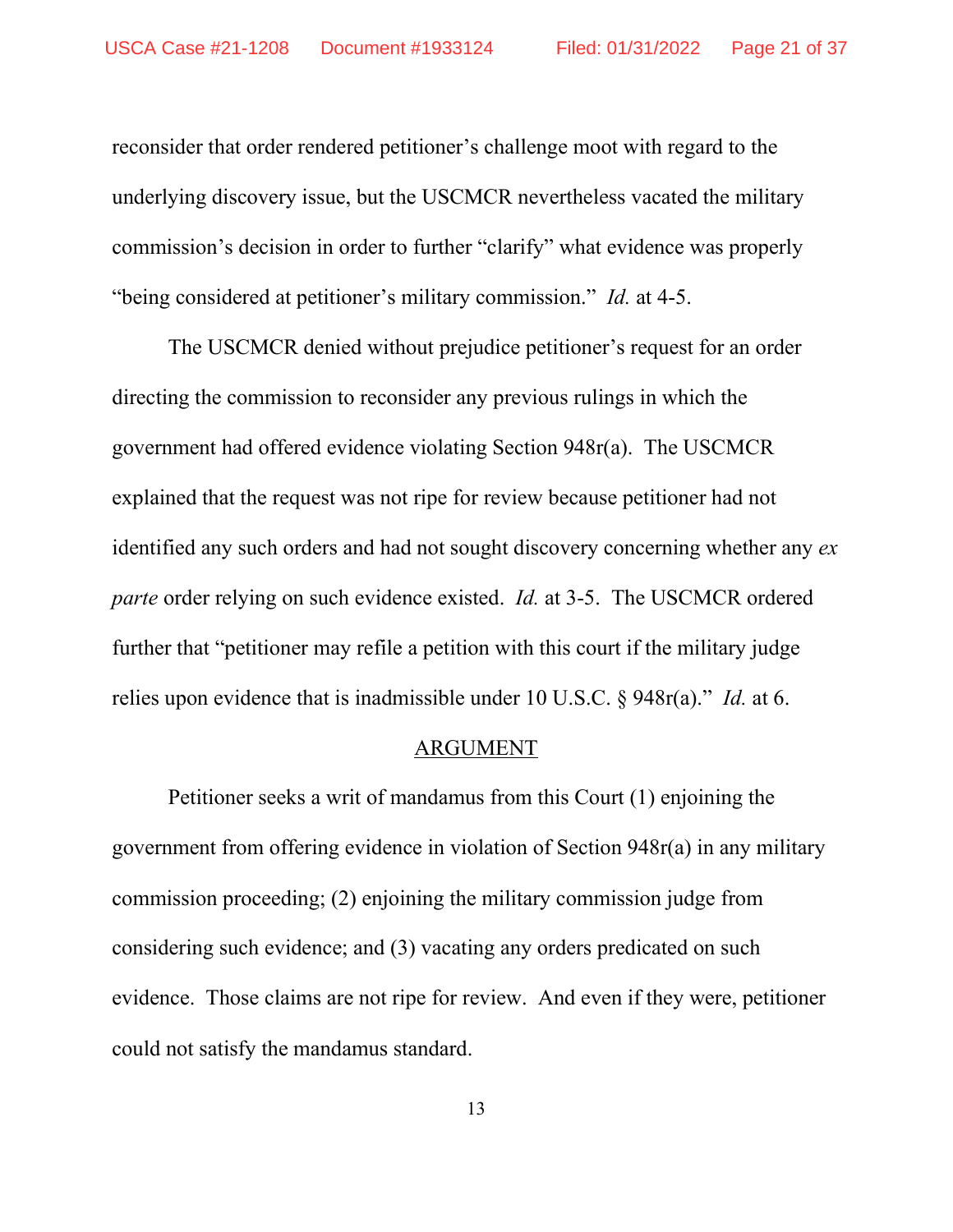## I. Petitioner's Request for Injunctive Relief Is Not Ripe

Petitioner's request for injunctive relief is not ripe because his assertion that the government will offer, and that the military courts below will admit, evidence that is inadmissible under Section 948r(a) is purely speculative. The government has withdrawn the statements it previously offered. The military commission has decided the discovery issue without considering them. The USCMCR has vacated the order that considered them and invited petitioner to refile a mandamus petition if the military commission admits evidence in violation of Section 948r(a). Moreover, the government has from the beginning of this case maintained that it would not rely on statements obtained while petitioner was in CIA custody at trial or sentencing, and the government now agrees that Section 948r(a) applies at all stages of a military commission. In these circumstances, petitioner's request for

broad injunctions against hypothetical future events is unripe.

## A. The Ripeness Doctrine

The ripeness doctrine aims to "prevent the courts, through avoidance of premature adjudication, from entangling themselves in abstract disagreements." *Abbott Laboratories v. Gardner*, 387 U.S. 136, 148 (1967). It also protects against unnecessary "judicial interference" until the decision below has been "formalized" and "its effects felt in a concrete way." *Id.* A claim is not ripe "if it rests upon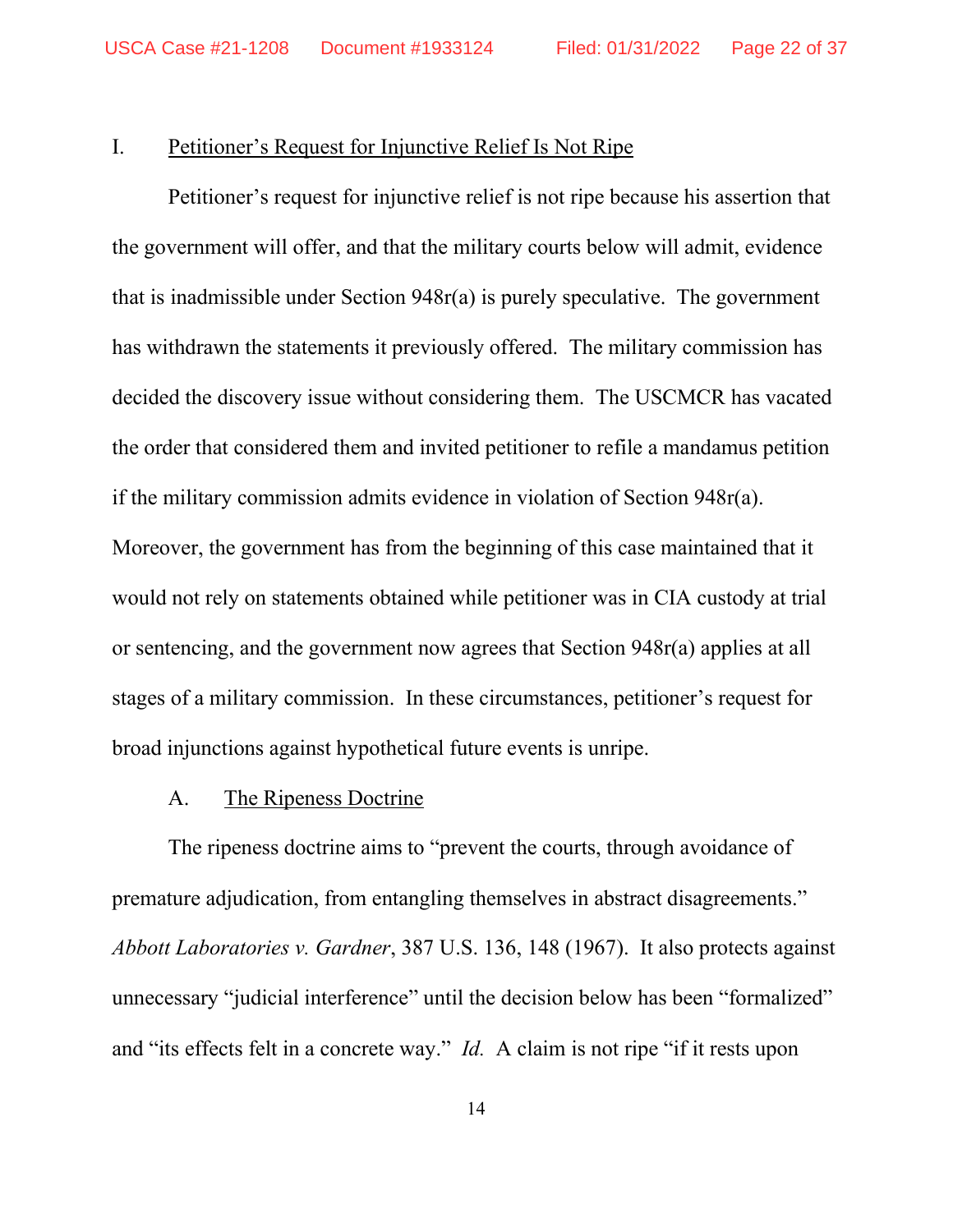'contingent future events that may not occur as anticipated, or indeed may not occur at all.'" *Texas v. United States*, 523 U.S. 296, 300 (1998) (quoting *Thomas v. Union Carbide Agric. Prods. Co.*, 473 U.S. 568, 580-81 (1985)); *accord Thomas*, 473 U.S. at 581 (while a plaintiff need not "await the consummation of threatened injury to obtain preventive relief," the injury must, at least, be "certainly impending") (citation omitted); *Toilet Goods Ass'n, Inc. v. Gardner*, 387 U.S. 158, 163-64 (1967) (claim was not ripe for review because, even though the issue was framed as a "purely legal question," the purported injury was nonetheless entirely speculative).

In determining whether a claim is ripe for judicial consideration, this Court first determines whether the issues are fit for judicial review. *Cause of Action Inst. v. U.S. Dep't of Justice*, 999 F.3d 696, 704 (D.C. Cir. 2021). Second, the Court inquires whether the party seeking review can demonstrate hardship sufficient to show that the issue warrants immediate review. *Id.* Under the "fitness" inquiry, the Court determines whether the case "presents a concrete legal dispute" in which "no further factual development is essential to clarify the issues" and in which there is "no doubt" that the issue has "crystallized sufficiently for purposes of judicial review." *Rio Grande Pipeline Co. v. FERC*, 178 F.3d 533, 540 (D.C. Cir. 1999). In analyzing the "hardship" prong, "[i]t is axiomatic that mere delay,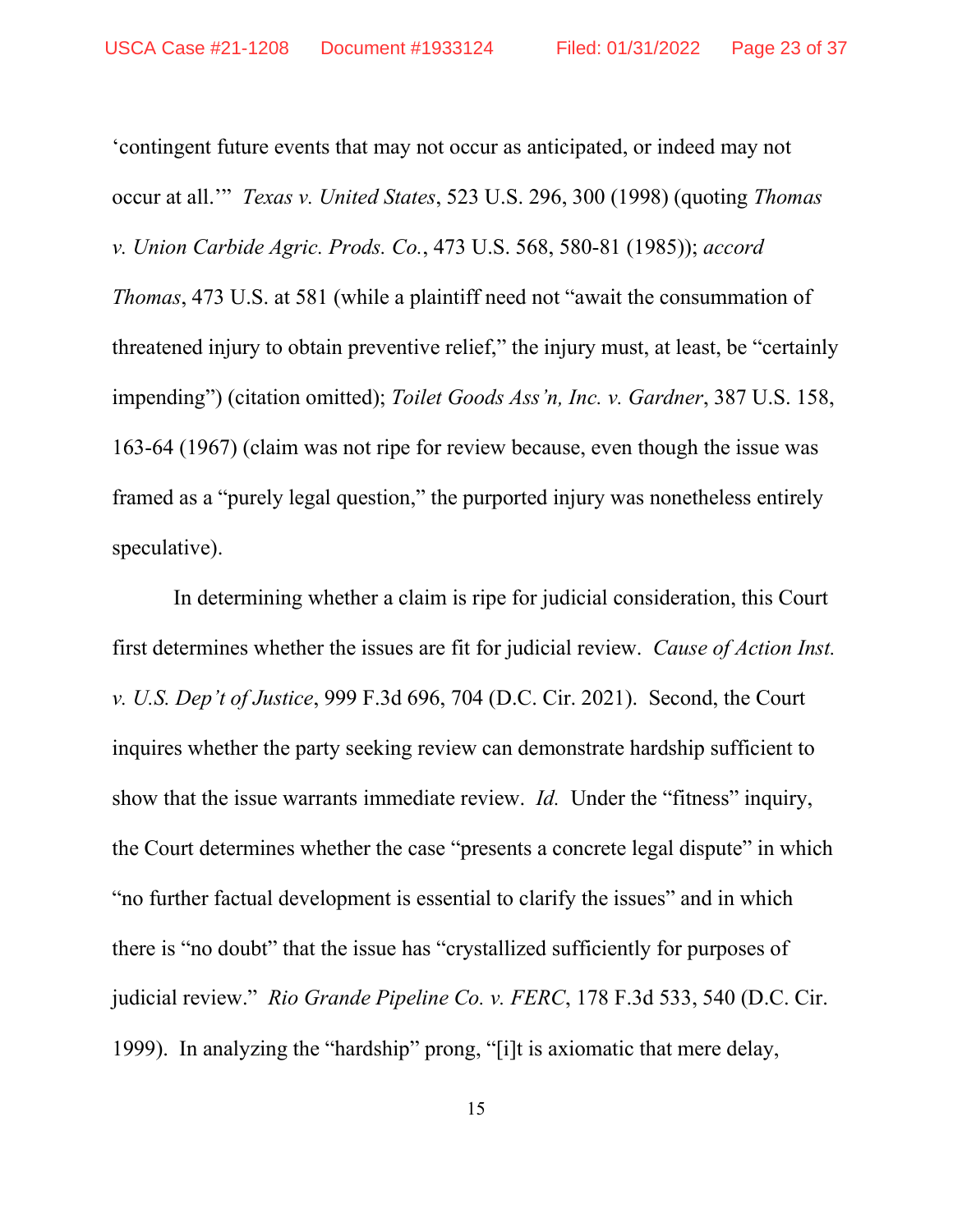absent other extenuating circumstances," is insufficient. *Arizona Public Service Co. v. EPA*, 211 F.3d 1280, 1297 (D.C. Cir. 2000).

## B. Petitioner's Claims Are Unripe and Do Not Warrant Immediate Review

Petitioner's claims for injunctive relief against the prosecution and the military commission judge are unripe because they rest on future events—a prosecution offer of evidence that violates Section 948r(a) and a military commission decision admitting it—that are entirely speculative. Petitioner does not point to any particular statement that he alleges the government intends to introduce. Nor does he claim that the government has announced its intent to introduce such statements in any particular pretrial context. Instead, petitioner's speculation depends on the statements that the government previously offered and the order concluding that they could be considered. But the government withdrew the statements, and the USCMCR vacated the military commission's order, before the case reached this Court. Any claim arising from consideration of those statements is now moot. Withdrawn statements and a vacated order cannot reasonably support an inference that the government intends to offer, and the commission intends to admit, similar statements for similar purposes in the future.

Although the government argued below that Section 948r(a) applies only to evidence submitted at trial or sentencing, the government has reconsidered its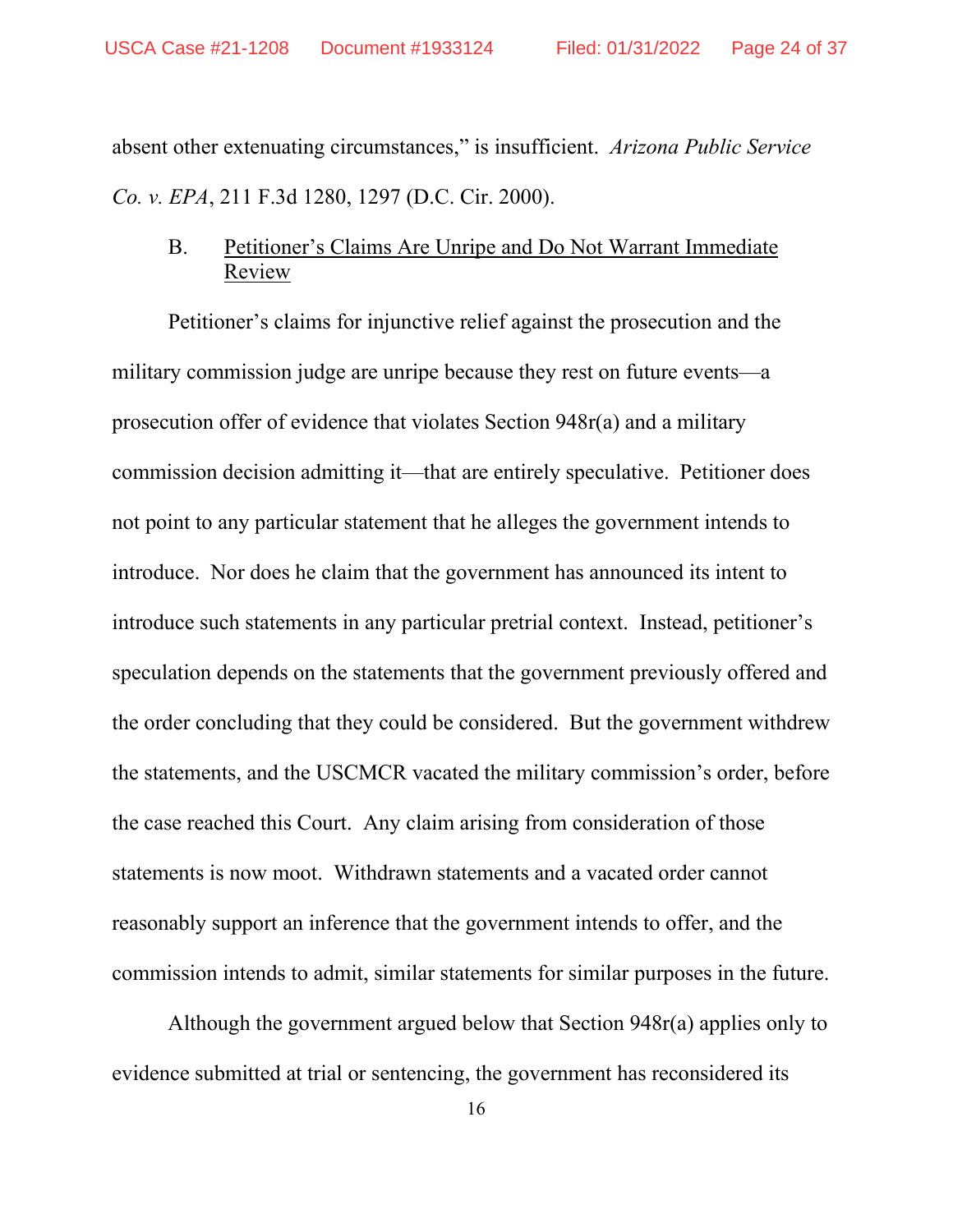interpretation of Section 948r(a). The government has now concluded that Section 948r(a) prohibits the admission of statements obtained through torture or cruel, inhuman, or degrading treatment at all phases of a military commission.<sup>3</sup> Given the government's conclusion regarding the scope of Section 948r(a), there is no basis for petitioner's speculation that the government will seek admission of other statements that both parties now agree are inadmissible under Section  $948r(a)$ <sup>4</sup>

The government will, of course, continue to fulfill its discovery obligations as to such statements, including by seeking approval for substitutions (when necessary) under 10 U.S.C. § 949p. In addition, there may be some circumstances where the military judge could properly consider such statements if such consideration were necessary to adjudicate a motion that the defense might file to suppress evidence allegedly derived from the statements. In any event, the question whether Section 948r(a) applies in such circumstances is not properly before this Court. If the military commission considers petitioner's statements in

 $3$  The statute includes an exception, not applicable here, for statements introduced against a person accused of torture or cruel, inhuman, or degrading treatment "as evidence that the statement was made." 10 U.S.C. § 948r(a).

 $4 \text{ In light of the government's interpretation of Section } 948r(a)$ , this Court need not consider petitioner's alternative contentions that the Due Process Clause and international law bar admission of statements obtained by torture or cruel, inhuman, or degrading treatment in pretrial military commission proceedings.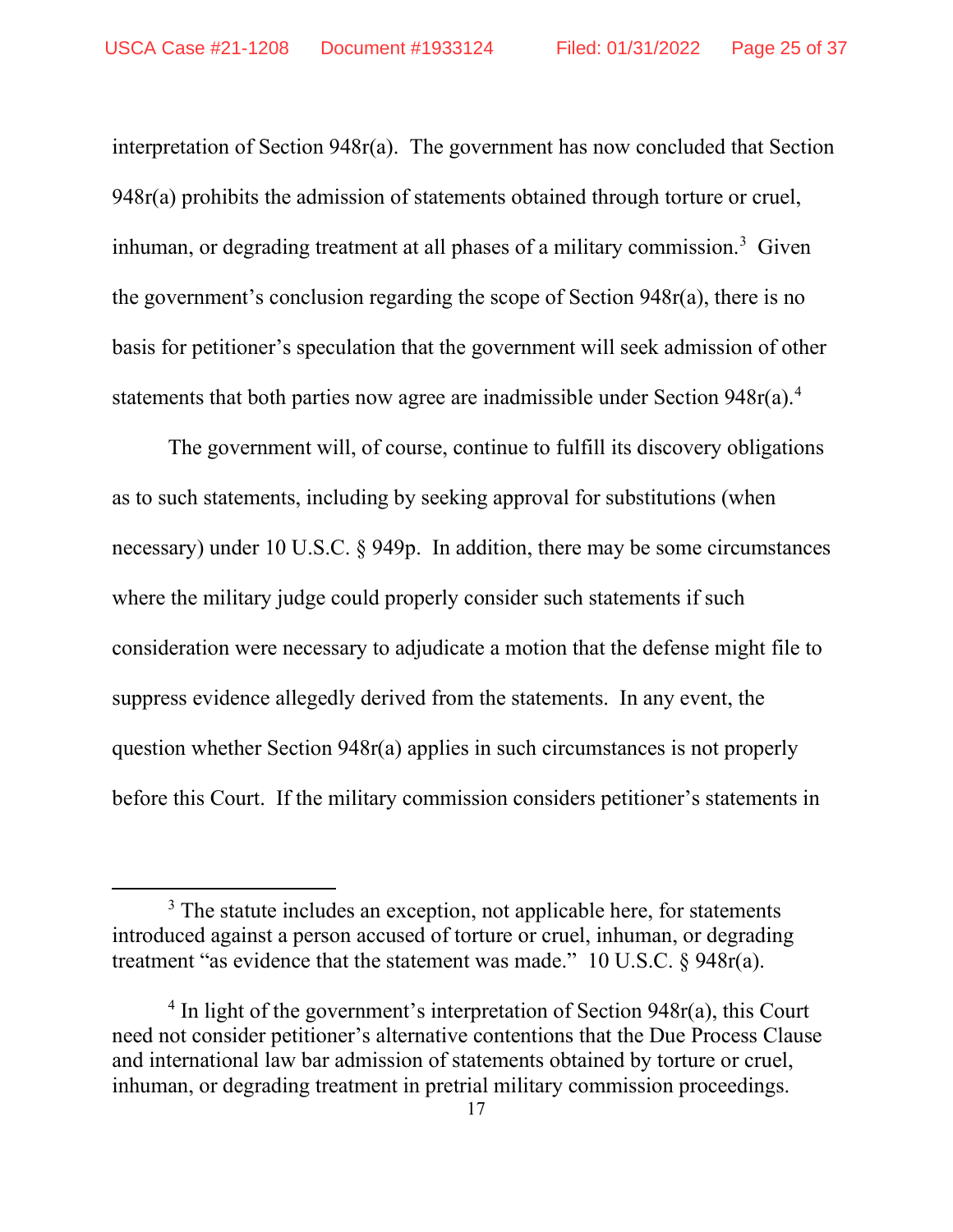such circumstances and petitioner objects, the issue should first be resolved, in a specific and concrete context, in the military courts below before it would be ripe for this Court's review.

The unusual nature of petitioner's requested relief—an injunction against the prosecution and the judge in a criminal case—further underscores that his claim is unripe. In criminal cases, where the defendant seeks to preclude admission of evidence, the ordinary remedy is not to seek injunctions but instead to file a motion to suppress or a motion in limine excluding the evidence. And in that context, courts have recognized that ruling on such a motion is premature when the court must speculate on what the specific allegedly inadmissible evidence is or whether the government will seek to introduce it at all. *See, e.g.*, *In re Basciano*, 542 F.3d 950, 958 (2d Cir. 2008) (holding that a mandamus petition challenging admission of evidence was unripe, even after the government had indicated its intent to introduce it, where "the defendant ha[d] not yet challenged the admissibility of this evidence" in district court "nor ha[d] the district court made any ruling in this regard"); *United States v. Flax*, 988 F.3d 1068, 1076 n.5 (8th Cir. 2021) (noting the parties' agreement that the defendant's challenge to admission of expert testimony was unripe because he did not "identify the expert or any particular testimony" that he sought to exclude); *United States v. Bocio*, 103 F. Supp. 2d 531, 535 (N.D.N.Y.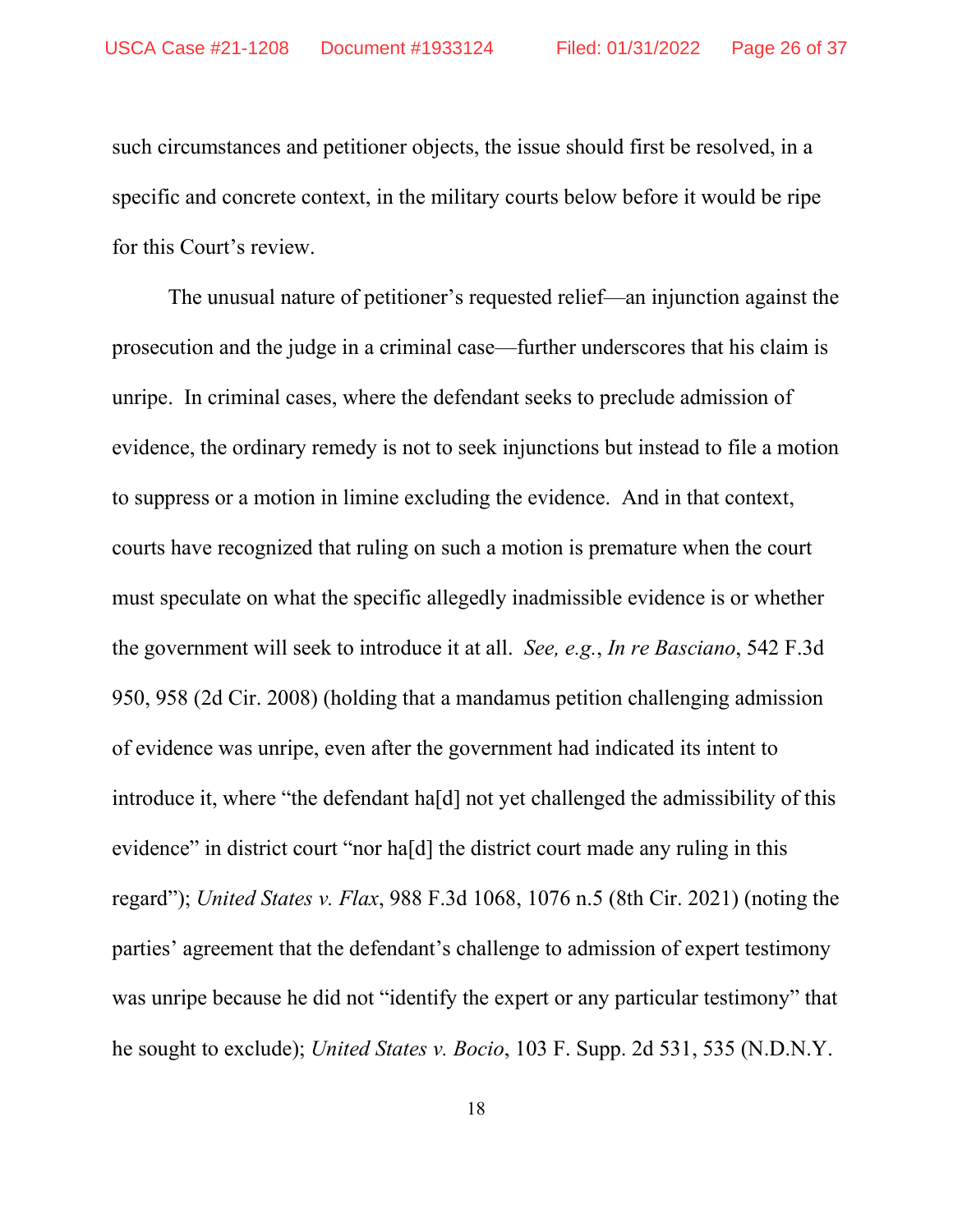2000) (holding that a request to exclude evidence was unripe where "the Government disavows any intent to introduce such evidence in its direct case"). That practice is appropriate because the admissibility of evidence is generally a fact-specific inquiry. Here, there is no longer any specific evidence that has been offered, any argument why it might be admissible, or any adverse decision from the courts below. This Court should therefore defer ruling on the scope of Section 948r(a) unless and until the issue arises in the context of a specific challenge to the admissibility of particular evidence that the courts below have found to be admissible.

Petitioner's attempt to portray the actions of the government and the military judge as merely "voluntary cessation" of the challenged activity has no merit. The military commission has now made clear that it did not consider the challenged statements in resolving the discovery issue that gave rise to this petition. And the USCMCR not only vacated the challenged ruling but expressly invited petitioner to "refile" a mandamus petition "if the military judge relies upon evidence that is inadmissible under 10 U.S.C. § 948r(a)." USCMCR Op. 6. Petitioner's suggestion that his claim might evade judicial review if this Court does not decide it now is unfounded.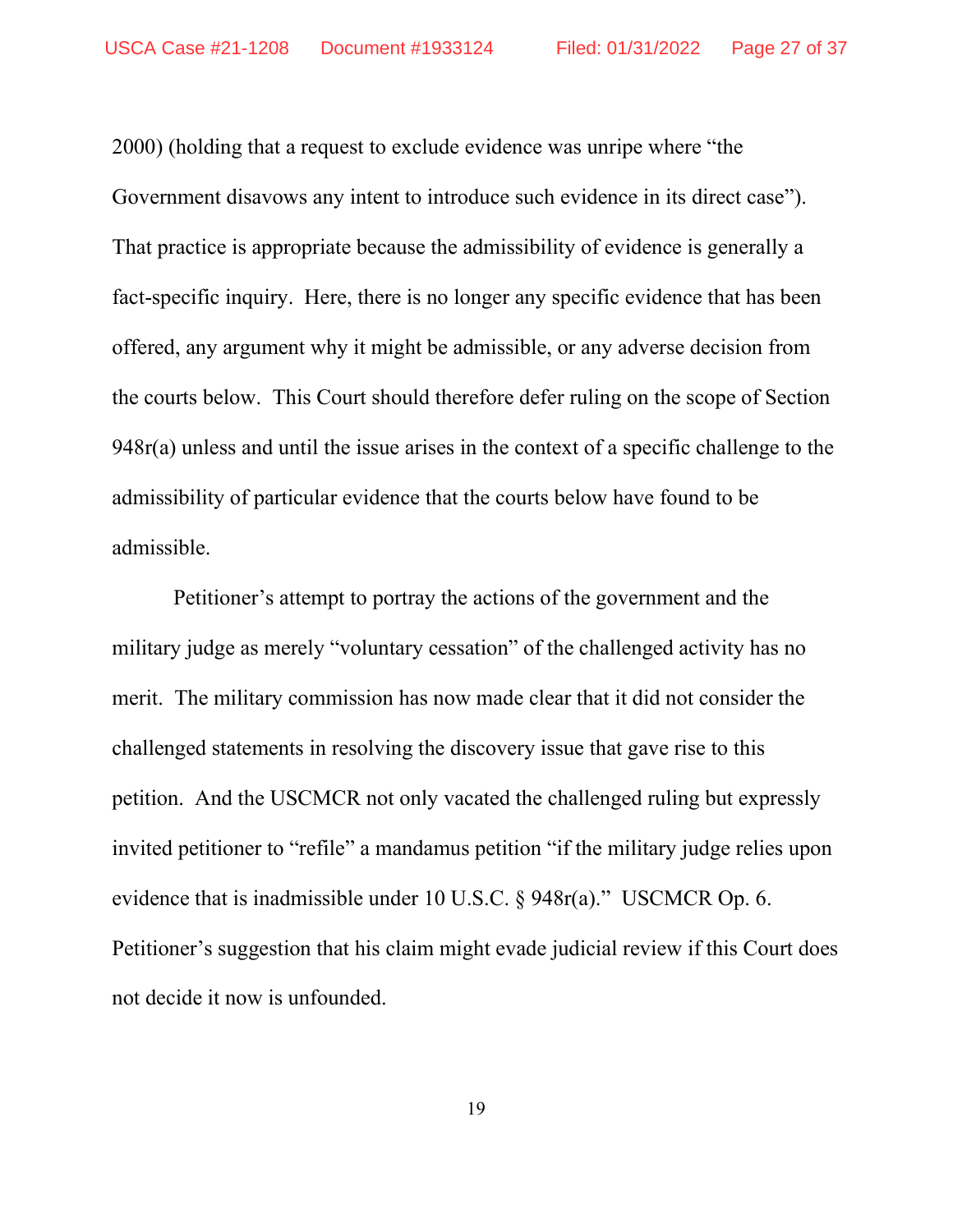At bottom, petitioner can point to no adverse decision below to be corrected. He has asserted only the speculative claim that the government might seek to introduce statements that are inadmissible under Section 948r(a) in the future. That claim is an unripe challenge to a hypothetical future action in a highly factbound context, and this Court should not address it at this time.

### II. Petitioner's Request for Vacatur of Unspecified Prior Orders Is Not Ripe

Petitioner's request for vacatur of any past orders predicated on evidence admitted in violation of Section 948r(a) is also not ripe for review. The USCMCR correctly rejected this claim because petitioner had not identified any such orders, nor had he sought discovery concerning whether any *ex parte* order relying on such evidence existed. USCMCR Op. 3-5; *see also id.* at 5 ("The issue of admissibility of such evidence is not ripe or ready for judicial review because 'it rests upon contingent future events that may not occur as anticipated, or indeed may not occur at all.'") (quoting *Cause of Action Inst.*, 999 F.3d at 704). And the USCMCR invited petitioner to refile his petition in that court once he had remedied that deficiency and identified any order in which the military commission allegedly "relie[d] upon evidence that is inadmissible under 10 U.S.C. § 948r(a)." *Id.* at 6. Instead of moving in the military commission to discover whether there were any such orders and, if so, renewing his petition in the USCMCR, petitioner sought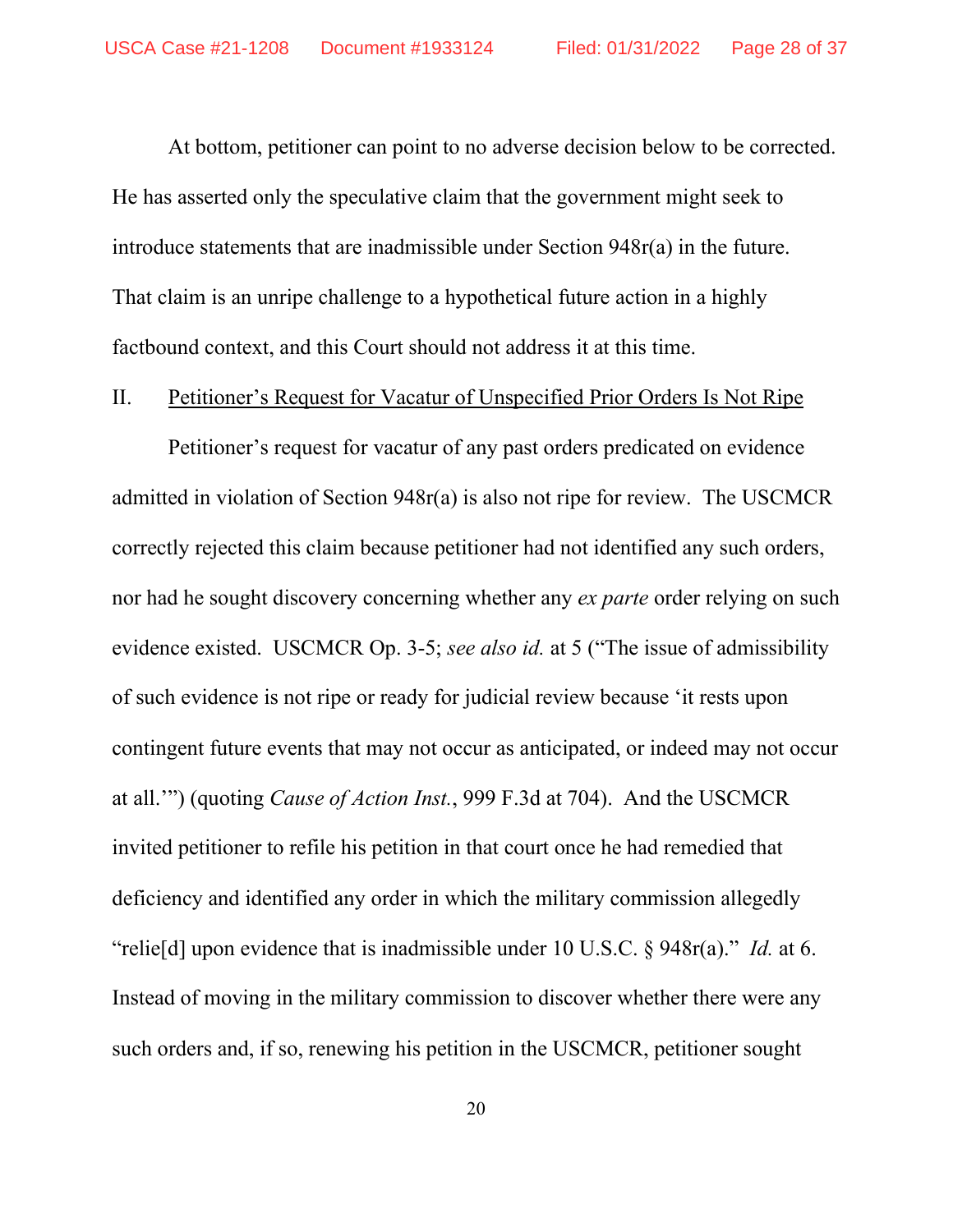mandamus relief in this Court despite his inability to point to any specific adverse ruling below that remains in effect. This Court should reject that premature claim and require petitioner to exhaust the remedies that the USCMCR explicitly provided. *See* 10 U.S.C. § 950g(b) (requiring military commission petitioners to exhaust remedies); *Al-Nashiri I*, 791 F.3d at 78 (noting that mandamus is not available if an alternative remedy exists).

In any event, the Office of the Chief Prosecutor of Military Commissions has conducted a search of the voluminous record in this case, including the prosecution's *ex parte* submissions. With the single exception discussed below, the only circumstance in which the government has submitted to the military commission, *ex parte*, petitioner's statements while in CIA custody (other than the withdrawn statements that gave rise to this petition) was solely for the purpose of enabling the commission to compare the underlying statements with the government's proposed substitutions and thereby to adjudicate the adequacy of the government's disclosures to the defense. *See* Declaration of Lieutenant Commander Charles M. Roman (attached); *see also* 10 U.S.C. § 949p-4 (authorizing this procedure). The only exception consists of one sentence in two pleadings quoting the same brief statement petitioner made to a medical provider in order to show, consistent with the military commission's discovery orders, *see*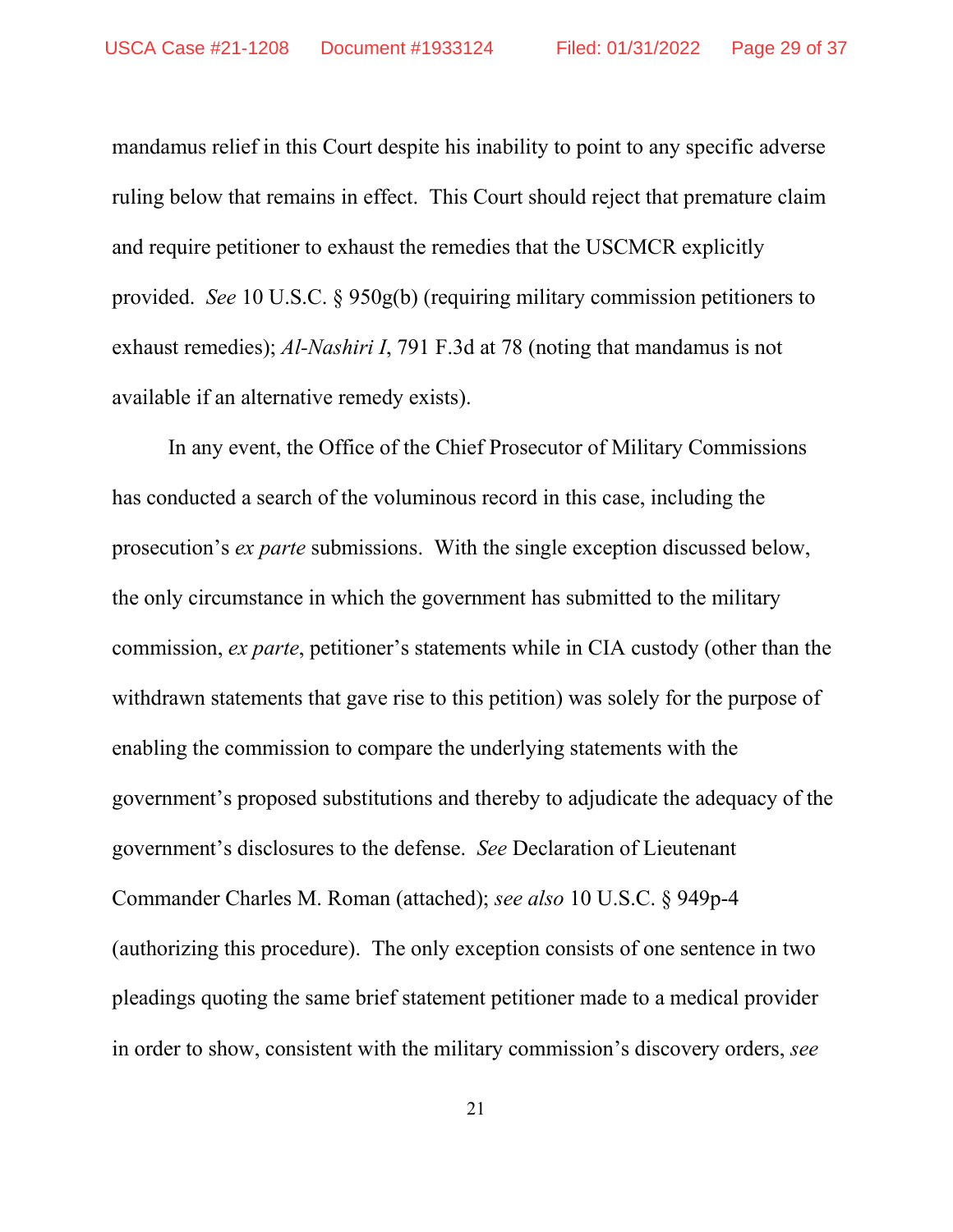Ruling at 9, AE 120AA (June 24, 2014), that the provider's identity could be redacted from discovery because he or she lacked "direct and substantial" contact with petitioner. Consistent with its actions below in this case, the government will withdraw petitioner's statement from its pleadings and resubmit the pleadings for reconsideration of the commission's orders as to that specific provider.

If a dispute arises regarding any past orders or any future attempt to admit such statements, the issue should be adjudicated in the first instance, in its specific concrete context, in the military courts below. To the extent that petitioner claims the substitution process authorized by the MCA to enable disclosures to the defense is inconsistent with Section 948r(a), he should raise that contention in the military commission and, if necessary, the USCMCR in the first instance. And if the military commission or USCMCR determine, contrary to the government's review, that any other pre-existing orders rely on evidence in violation of Section 948r(a), the government agrees that such orders should be vacated.

### III. Petitioner Cannot Satisfy the Standards for Mandamus Relief

Mandamus is a "drastic" remedy, "to be invoked only in extraordinary circumstances." *Al-Nashiri I*, 791 F.3d at 78. The petitioner must "have no other adequate means to attain the relief he desires," he must show that his right to relief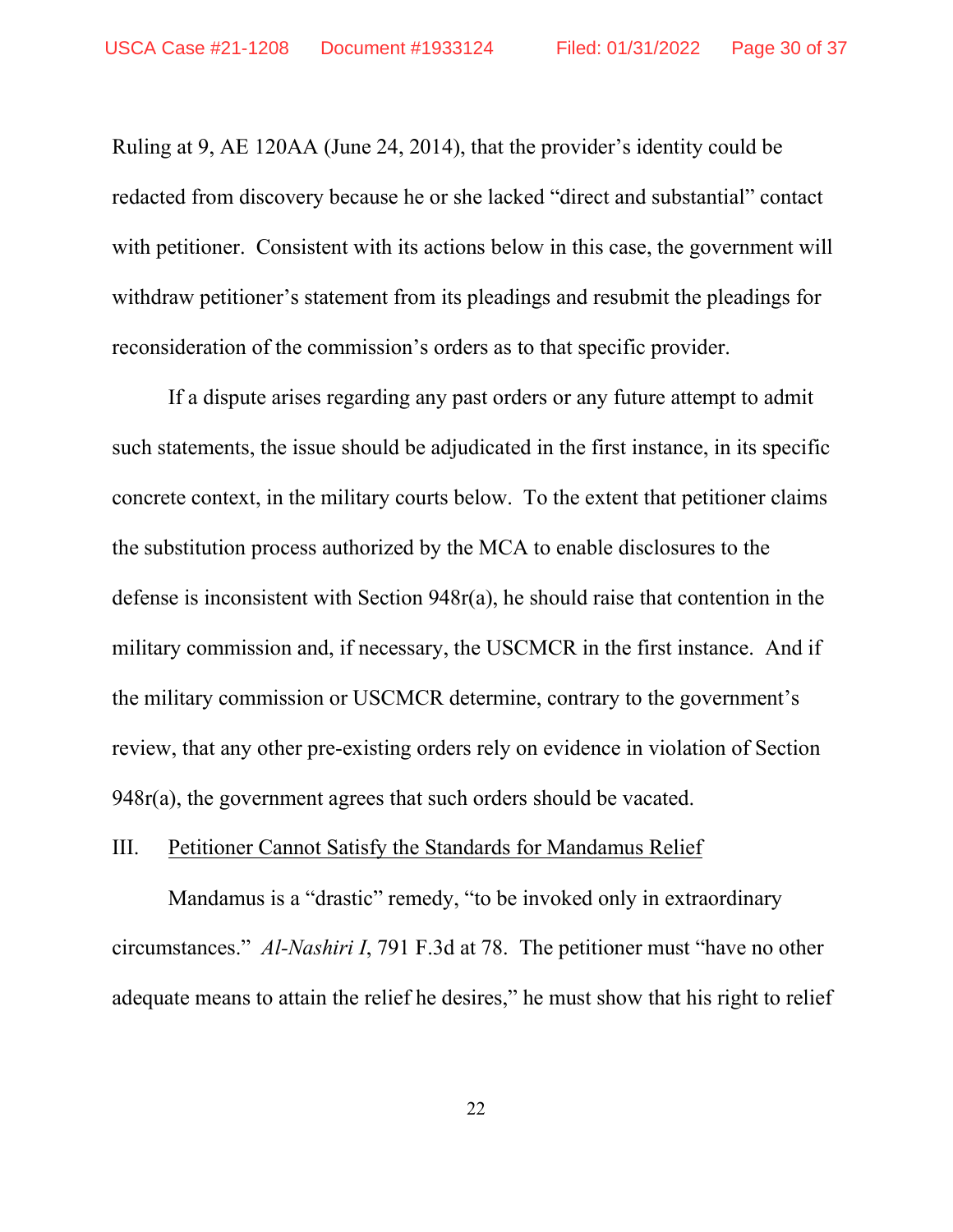is "clear and indisputable," and "the issuing court, in the exercise of its discretion, must be satisfied that the writ is appropriate under the circumstances." *Id.*

Mandamus cannot "be used as a substitute for the regular appeals process." *Cheney v. U.S. Dist. Court for Dist. of Columbia*, 542 U.S. 367, 380-81 (2004). Accordingly, "[m]andamus is inappropriate in the presence of an obvious means of review: direct appeal from final judgment." *Al-Nashiri I*, 791 F.3d at 78.

Petitioner fails to show why direct appeal from final judgment would not be an adequate alternative remedy for a claim that the government prejudicially used evidence against him in pretrial proceedings that was inadmissible under Section 948r(a). The MCA "empowers this Court to review all 'matters of law' once a military commission issues a final judgment and both the convening authority and the [USCMCR] review it." *Id*. at 79 (quoting 10 U.S.C. § 950g(a), (d)). That provision would allow this Court to consider, in a post-judgment direct appeal, a claim that the military commission impermissibly relied on evidence that was inadmissible under Section 948r(a) in resolving pretrial matters.

Petitioner speculates that, in *ex parte* proceedings, the military commission may have relied on inadmissible statements in a way that the record would not adequately reflect. But the MCA classified information provisions mirror CIPA in requiring that the government's *ex parte* presentation be preserved and "made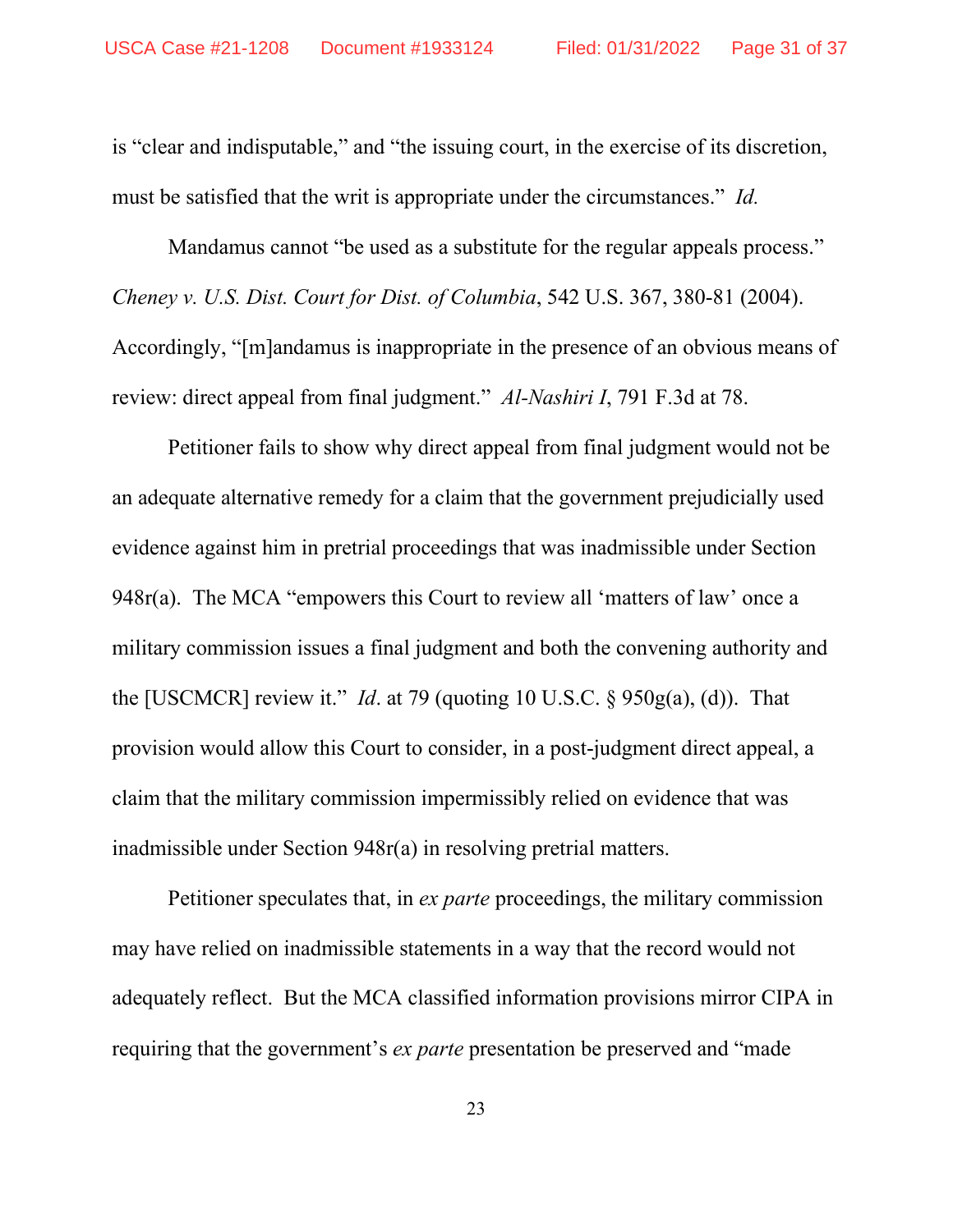available to the appellate court in the event of an appeal." 10 U.S.C. § 949p-4(b)(2). Petitioner does not explain why that provision is insufficient to ensure adequate appellate review, particularly in light of the courts of appeals' decades of experience in successfully conducting post-judgment appellate review of district courts' *ex parte* rulings under CIPA.

There is no question that the government's decision to subject petitioner to enhanced interrogation techniques has created, and will continue to create, difficult issues related to discovery, admissibility of evidence, and other challenges petitioner may raise. But the MCA, the mandamus standard, and the requirement that claims must be ripe for review all counsel against this Court's intervention at this time. The government has no intention of relying on statements that are covered by Section 948r(a) at any stage of petitioner's military commission proceedings, and the military courts below stand ready to entertain petitioner's challenge to any specific ruling that he claims was based on such statements. In these circumstances, any intervention by this Court, especially through a writ of mandamus, would be inappropriate.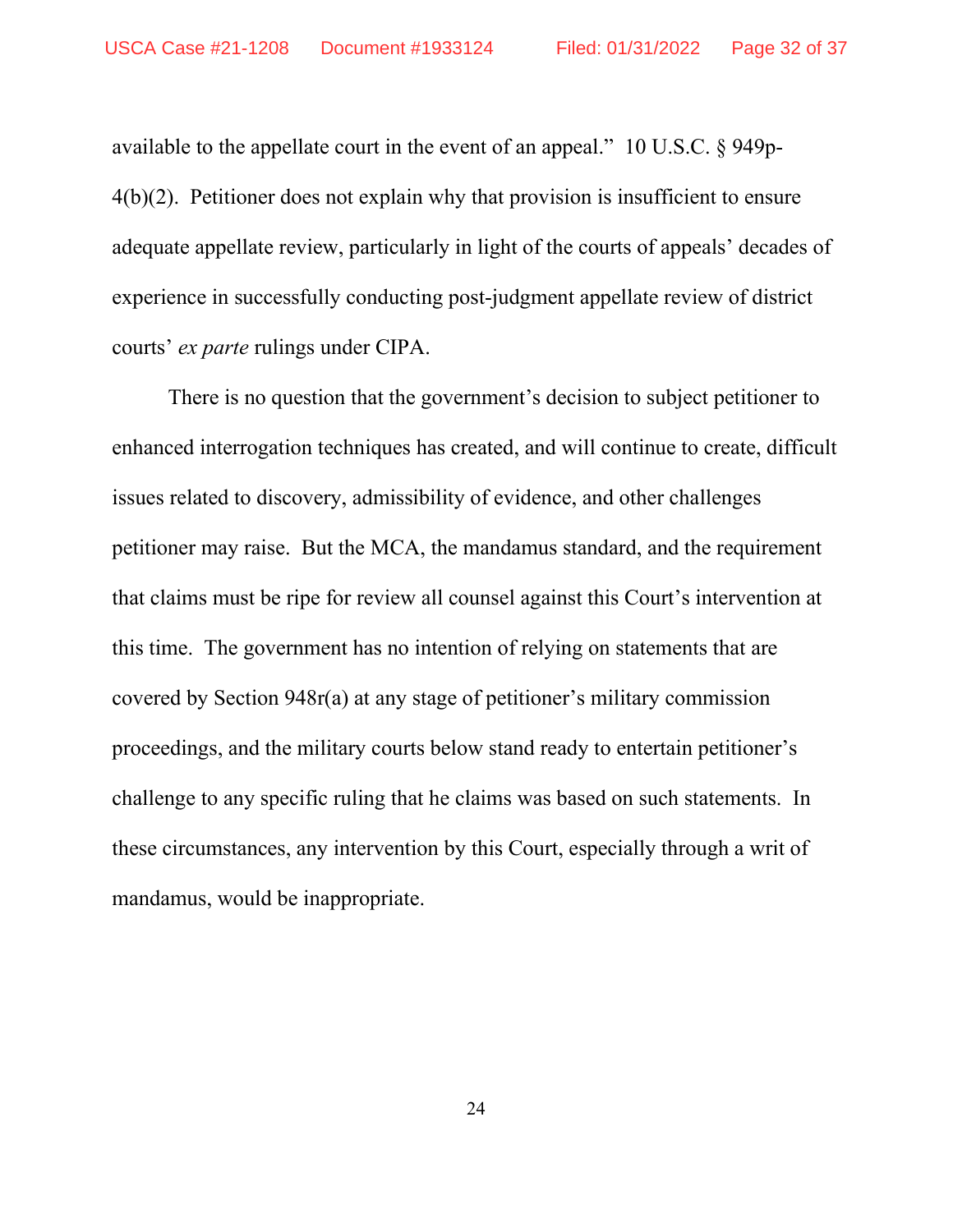# **CONCLUSION**

For the reasons set forth above, this Court should deny Al-Nashiri's petition

for a writ of mandamus.

Respectfully submitted,

Interim Chief Prosecutor for National Security of Military Commissions

GEORGE C. KRAEHE MATTHEW G. OLSEN Colonel, U.S. Army Assistant Attorney General

> JOSEPH F. PALMER DANIELLE S. TARIN Attorneys National Security Division U.S. Department of Justice Washington, DC 20530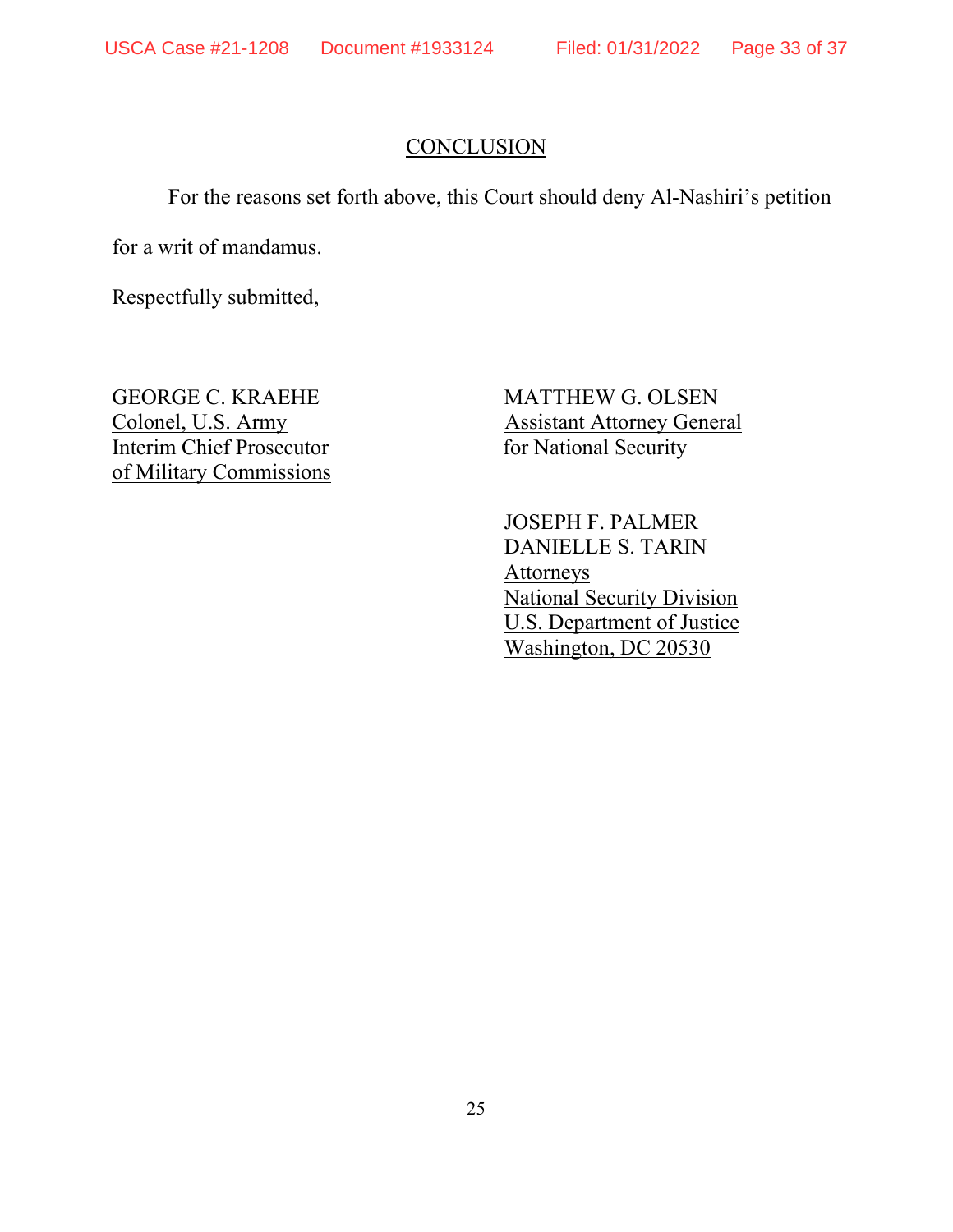# CERTIFICATE OF SERVICE

U.S. Court of Appeals Docket Number 21-1208.

I hereby certify that I electronically filed the foregoing Opposition with the Clerk of the Court for the United States Court of Appeals for the D.C. Circuit by using the appellate CM/ECF system on January 31, 2022.

I certify that all participants in the case are registered CM/ECF users and that service will be accomplished by the appellate CM/ECF system.

DATED: January 31, 2022 /s/ Joseph Palmer

Joseph Palmer Attorney for the United States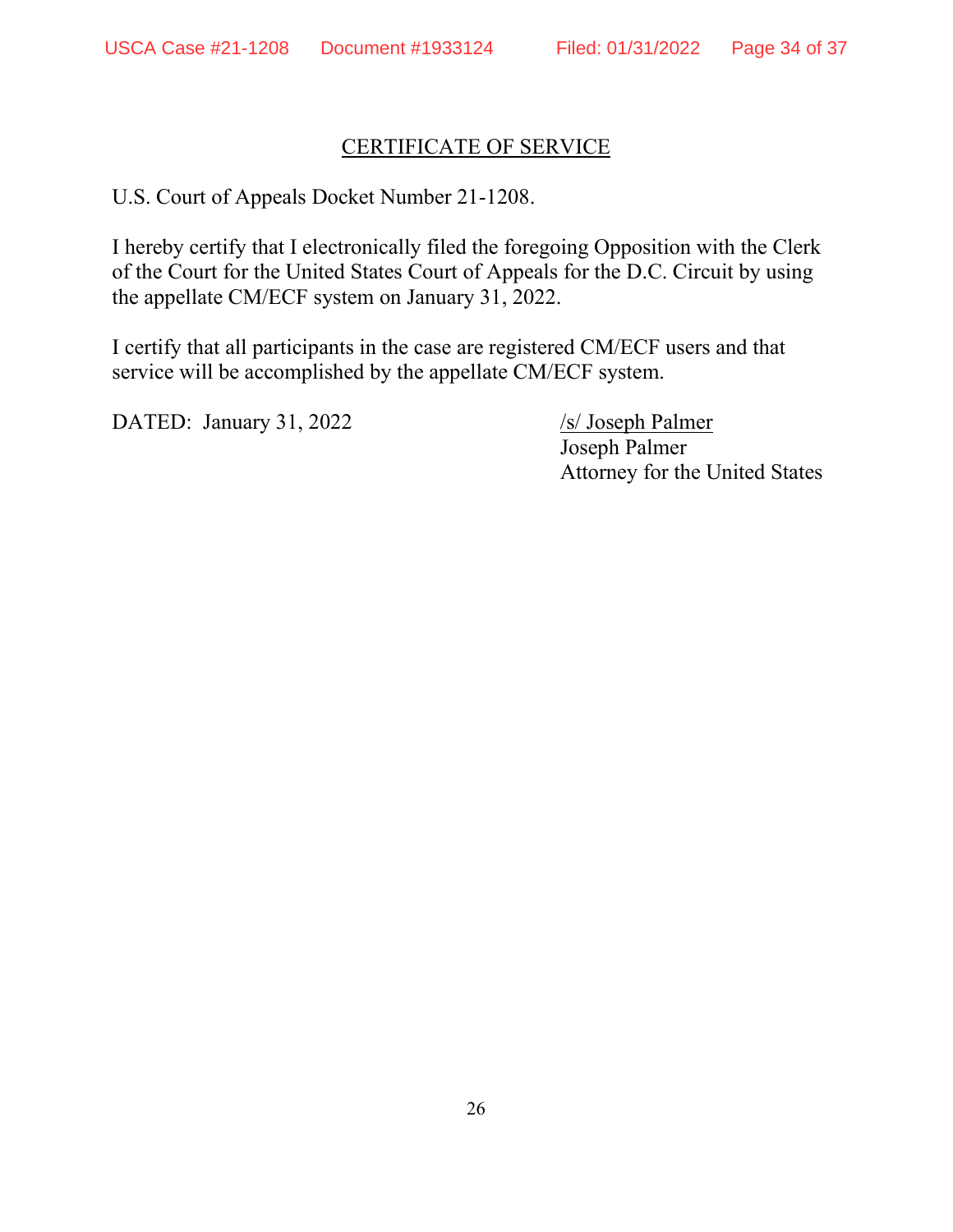## CERTIFICATE OF COMPLIANCE WITH VOLUME LIMITATION, TYPEFACE REQUIREMENTS, AND TYPE STYLE REQUIREMENTS

1. This opposition complies with the volume limitation of this Court's November 30, 2021 Order directing the government to file a response, not to exceed 14,000 words, because:

this response contains 5,249 words.

2. This response complies with the typeface requirements of Fed. R. App. P.  $32(a)(5)$  and the type style requirements of Fed. R. App. P.  $32(a)(6)$  because:

this response has been prepared in a proportionally spaced typeface using Microsoft Word 2016 in 14 point font size and Times New Roman type style.

DATED: January 31, 2022 /s/ Joseph F. Palmer

Joseph F. Palmer Attorney for the United States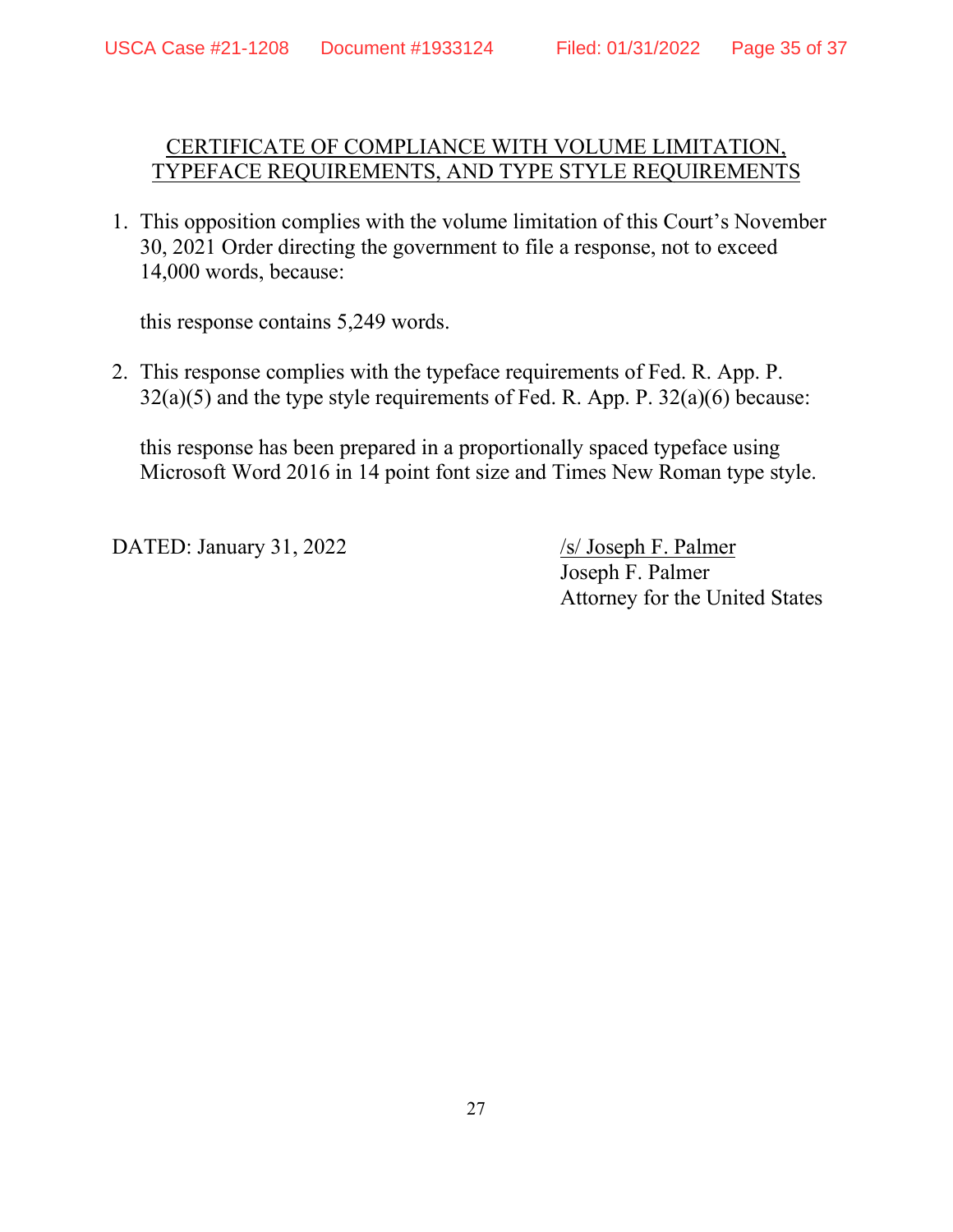USCA Case #21-1208 Document #1933124 Filed: 01/31/2022 Page 36 of 37

Attachment